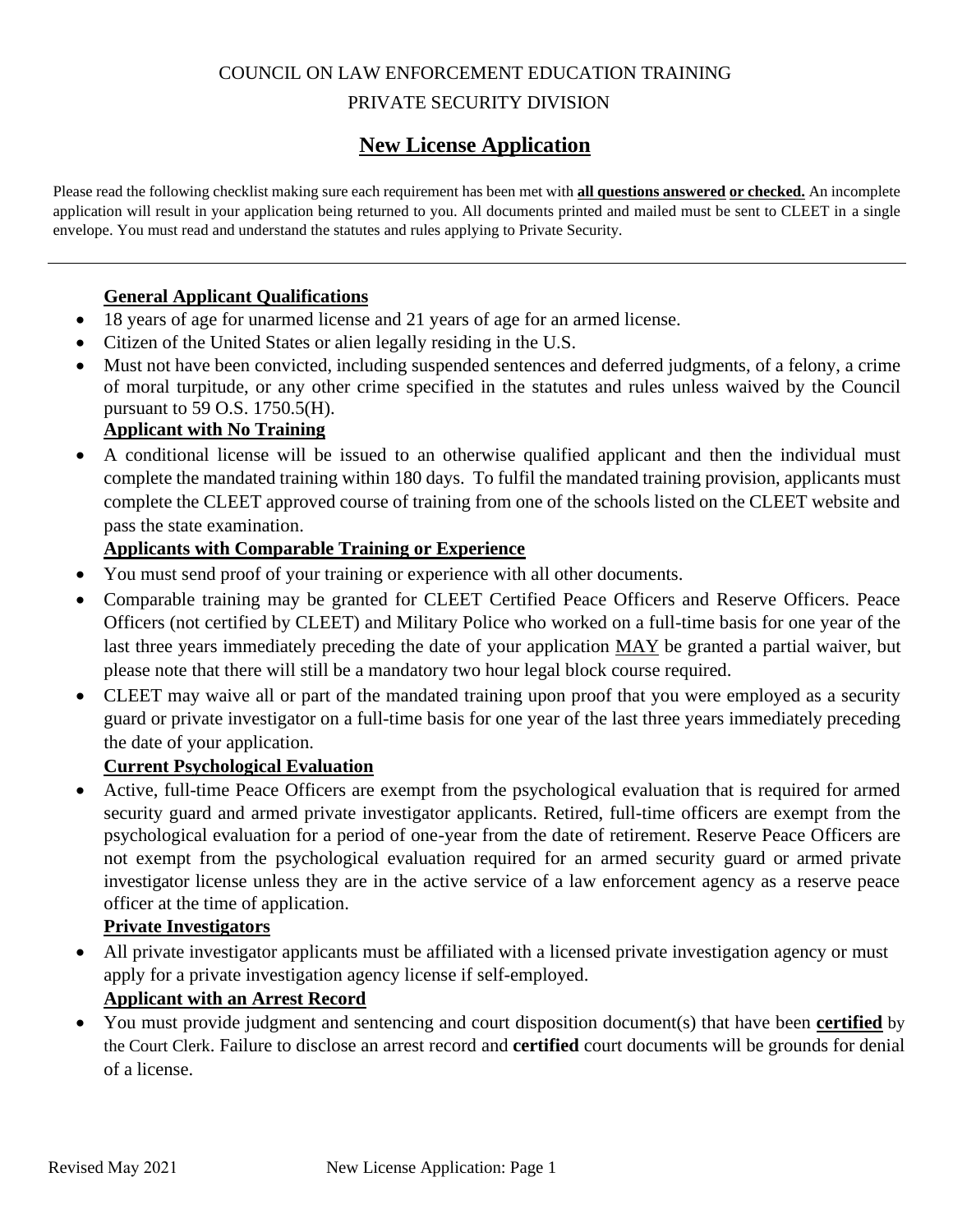### PRIVATE SECURITY CHECKLIST FOR COMPLETED APPLICATION

Please read the following check list making sure each requirement has been met. An incomplete application will result in your application being returned to you for completion causing delay in the licensure process. All documents printed and mailed, must be sent to CLEET in a single envelope. Documents dated older than 90 days will not be accepted.

### PRIVATE SECURITY CHECKLIST FOR COMPLETED APPLICATION

| Completed application with attachments including signatures and dates where applicable. * Required forms can either require just<br>the signature of the applicant and/or the signature of an employer. Any associated fees are the responsibility of the applicant.<br>Please ensure that applicable forms or attestations are completed before submitting the application to CLEET for processing.                                                                         |
|------------------------------------------------------------------------------------------------------------------------------------------------------------------------------------------------------------------------------------------------------------------------------------------------------------------------------------------------------------------------------------------------------------------------------------------------------------------------------|
| Application fee. The following payment types are accepted: Money Order, Cashier's<br>Check, or Company Check. Make all checks and money orders payable to CLEET. No Cash or Personal Checks will be accepted via<br>mail; however, <b>EXACT CASH</b> will be accepted if delivered in person.                                                                                                                                                                                |
| Two (2) current passport size color photographs (paper or plastic are NOT acceptable).                                                                                                                                                                                                                                                                                                                                                                                       |
| Copy of your Identogo receipt. (Results are only good for 30 days.) *To comply with CLEETs fingerprint requirement, please schedule<br>an appointment with Identogo. CLEET will no longer accept fingerprints cards.                                                                                                                                                                                                                                                         |
| Certified court documents showing the disposition of each arrest and or charge or a letter stating there is no record, if applicable.<br>Please also include any certified court documents regarding Protective Orders in which you were the Respondent. If your case<br>was dismissed, you still must provide the dismissal showing said dismissal.                                                                                                                         |
| Release of Information Authorization; Oklahoma Department of Mental Health and Substance Abuse Services Consent to<br>Release of Confidential Information, and Certification.                                                                                                                                                                                                                                                                                                |
| If not a United States citizen, verifiable documentation of legal status (front and back of card).                                                                                                                                                                                                                                                                                                                                                                           |
| Local Police and Sheriff Department Records Checks (the city and county in which you reside.)                                                                                                                                                                                                                                                                                                                                                                                |
| Notice of employment, if applicable, or current bond.<br>*It is important to notify CLEET if at any point you are no longer covered by said bond or insurance policy. Each licensee is responsible for<br>obtaining and maintaining insurance and/or bond when not employed by an agency and/or if the licensee is self-employed. Failure to<br>maintain compulsory insurance and/or bond could result in disciplinary action including fines and revocation of the license. |
| MMPI (Armed License ONLY)                                                                                                                                                                                                                                                                                                                                                                                                                                                    |
| An OSBI name check is required if you are applying for an unarmed conditional license. Originals will only be accepted (no faxes or copies).<br>Please note: You are responsible for getting this document completed by OSBI. The completed form should be sent to CLEET. You may<br>also obtain a name check via the CHIRP system. Please visit https://chirp.osbi.ok.gov/ to obtain a name check via the CHIRP system.                                                     |
| Copy of valid driver license or state issued photo identification card.                                                                                                                                                                                                                                                                                                                                                                                                      |
| Agency application, if the agency license is not current (required if self-employed private investigator.)                                                                                                                                                                                                                                                                                                                                                                   |
| Please return completed application via mail or hand-delivery to:<br><b>CLEET Private Security</b><br>2401 Egypt Road<br>Ada, OK 74820                                                                                                                                                                                                                                                                                                                                       |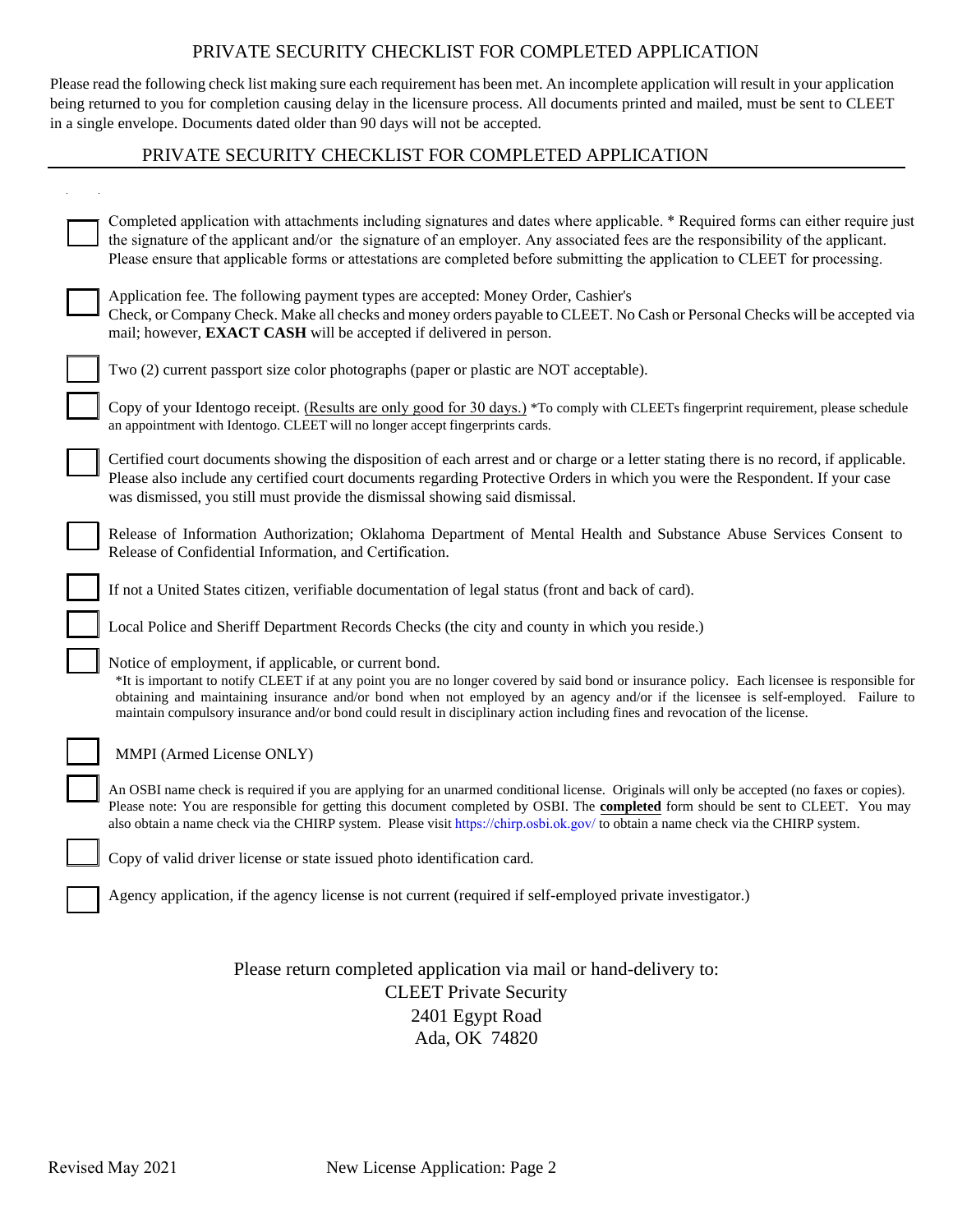# **COUNCIL ON LAW ENFORCEMENT EDUCATION AND TRAINING PRIVATE SECURITY LICENSING - INDIVIDUAL APPLICATION**

| <b>Applicant Information (use full legal name)</b>                                                                                                                                                                             |                                                                 |                                                                                                                                                              |                          |  |
|--------------------------------------------------------------------------------------------------------------------------------------------------------------------------------------------------------------------------------|-----------------------------------------------------------------|--------------------------------------------------------------------------------------------------------------------------------------------------------------|--------------------------|--|
| Last Name: 1988 and 2008 and 2008 and 2008 and 2008 and 2008 and 2008 and 2008 and 2008 and 2008 and 2008 and 2008 and 2008 and 2008 and 2008 and 2008 and 2008 and 2008 and 2008 and 2008 and 2008 and 2008 and 2008 and 2008 |                                                                 |                                                                                                                                                              |                          |  |
|                                                                                                                                                                                                                                |                                                                 |                                                                                                                                                              | First Name: Middle Name: |  |
| SSN: /// Date of Birth: Gender: Race: Race:                                                                                                                                                                                    |                                                                 |                                                                                                                                                              |                          |  |
| Height: Weight: Weight: Hair Color: Eye Color:                                                                                                                                                                                 |                                                                 |                                                                                                                                                              |                          |  |
| Driver License State of issue: License Number: Expiration: Expiration:                                                                                                                                                         |                                                                 |                                                                                                                                                              |                          |  |
| Previous or other names: (maiden, name change alias, nicknames or preferred names, or if not applicable put N/A)                                                                                                               |                                                                 |                                                                                                                                                              |                          |  |
| <b>Contact Information</b><br>Mailing Address: 1988 and 2008 and 2008 and 2008 and 2008 and 2008 and 2008 and 2008 and 2008 and 2008 and 200                                                                                   |                                                                 |                                                                                                                                                              |                          |  |
| City: State: Zip Code: County:                                                                                                                                                                                                 |                                                                 |                                                                                                                                                              |                          |  |
|                                                                                                                                                                                                                                |                                                                 |                                                                                                                                                              |                          |  |
| City: State: Zip Code: County:                                                                                                                                                                                                 |                                                                 |                                                                                                                                                              |                          |  |
| Home Phone Number: Cell Phone Number:                                                                                                                                                                                          |                                                                 |                                                                                                                                                              |                          |  |
|                                                                                                                                                                                                                                |                                                                 |                                                                                                                                                              |                          |  |
| <b>Type of License Requested (Check One)</b>                                                                                                                                                                                   |                                                                 |                                                                                                                                                              |                          |  |
| <b>Unarmed Security Guard</b>                                                                                                                                                                                                  |                                                                 |                                                                                                                                                              | \$50.00                  |  |
| <b>Unarmed Private Investigator</b>                                                                                                                                                                                            |                                                                 |                                                                                                                                                              | \$50.00                  |  |
| Armed Private Investigator                                                                                                                                                                                                     |                                                                 |                                                                                                                                                              | \$100.00                 |  |
| <b>Armed Security Guard</b>                                                                                                                                                                                                    |                                                                 |                                                                                                                                                              | \$100.00                 |  |
|                                                                                                                                                                                                                                |                                                                 | Combination Unarmed Security Guard and Unarmed Private Investigator                                                                                          | \$100.00                 |  |
|                                                                                                                                                                                                                                | Combination Armed Security Guard and Armed Private Investigator |                                                                                                                                                              | \$150.00                 |  |
|                                                                                                                                                                                                                                | <b>Payment required in full.</b>                                |                                                                                                                                                              |                          |  |
|                                                                                                                                                                                                                                |                                                                 | <b>Forms of payment accepted: Money Order, Cashier's Check, Company Check (No Personal</b>                                                                   |                          |  |
|                                                                                                                                                                                                                                |                                                                 | Checks will be accepted). Exact cash will only be accepted if paid in person. If check or money<br>order is not signed it will be returned with application. |                          |  |
|                                                                                                                                                                                                                                |                                                                 | Make checks and money orders payable to CLEET.                                                                                                               |                          |  |
| Information and other requirements: Applicant, please submit a copy of your current valid state issued photo ID                                                                                                                |                                                                 |                                                                                                                                                              |                          |  |
| or driver license with this application. The application process requires two <b>passport sized</b> $(2"x2")$ , color                                                                                                          |                                                                 |                                                                                                                                                              |                          |  |
| photographs be submitted as well. Write your name on the back of the photographs and affix them inside this box.                                                                                                               |                                                                 |                                                                                                                                                              |                          |  |
|                                                                                                                                                                                                                                | <b>Attach Photos Here</b>                                       |                                                                                                                                                              |                          |  |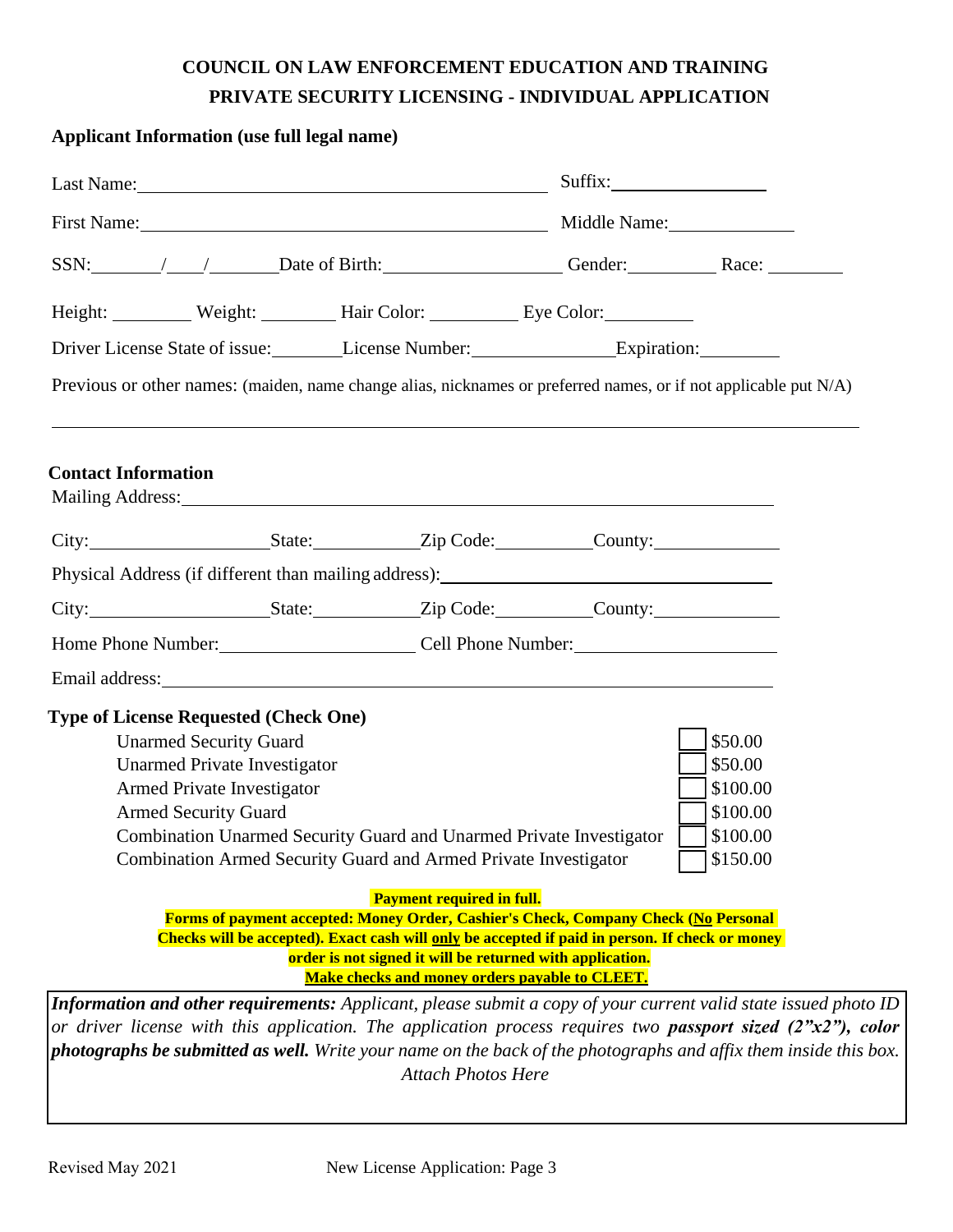### **License Qualification(s) (Check Applicable Box(es))**

| <b>Conditional/Provisional License</b> - You are working unarmed for a licensed agency and will complete<br>any mandated training and testing within 180 days from license issue date.<br><b>Mandate Training -</b> You have completed the CLEET approved course of training and passed the State<br>Examination for the license that is being applied for.                                                                                                                                                             |
|-------------------------------------------------------------------------------------------------------------------------------------------------------------------------------------------------------------------------------------------------------------------------------------------------------------------------------------------------------------------------------------------------------------------------------------------------------------------------------------------------------------------------|
| Comparable Training Provision (may require additional documentation-see below)                                                                                                                                                                                                                                                                                                                                                                                                                                          |
| Certified Oklahoma Peace Officer (No additional training documentation required)                                                                                                                                                                                                                                                                                                                                                                                                                                        |
| Military Police – (Must include DD-214 that shows Military Police)                                                                                                                                                                                                                                                                                                                                                                                                                                                      |
| Comparable Training Provision (Documentation is required)                                                                                                                                                                                                                                                                                                                                                                                                                                                               |
| Certified Oklahoma Reserve Officer (No additional training documentation required)                                                                                                                                                                                                                                                                                                                                                                                                                                      |
| Out of State Full Time certified officer (Attach training and letter of good standing)                                                                                                                                                                                                                                                                                                                                                                                                                                  |
| Other: Must attach all documentation relevant to comparable training.                                                                                                                                                                                                                                                                                                                                                                                                                                                   |
| <b>Experience Provision</b> - (Additional Documentation Required, i.e. - letter of employment, or payroll<br>records reflecting at least 1 year of full-time employment in the area of the license applied for within the<br>last three years.) This waiver of training applies to experience gained outside of Oklahoma in a position<br>applicable to the license requested, or in a position which did not require a license. You must also provide<br>a letter of good standing from your original licensing state. |

Please Note: By checking **Comparable Training** or **Experience Provision** the processing of your application may take additional time to allow for a comparison of the submitted training to the Oklahoma standards and guidelines. For **Comparable Training** to apply you must also meet the **Experience Provision**. You must have met the one year of full-time employment for the comparable training to apply. *See rule 390:35-15-1(j)(1-4).*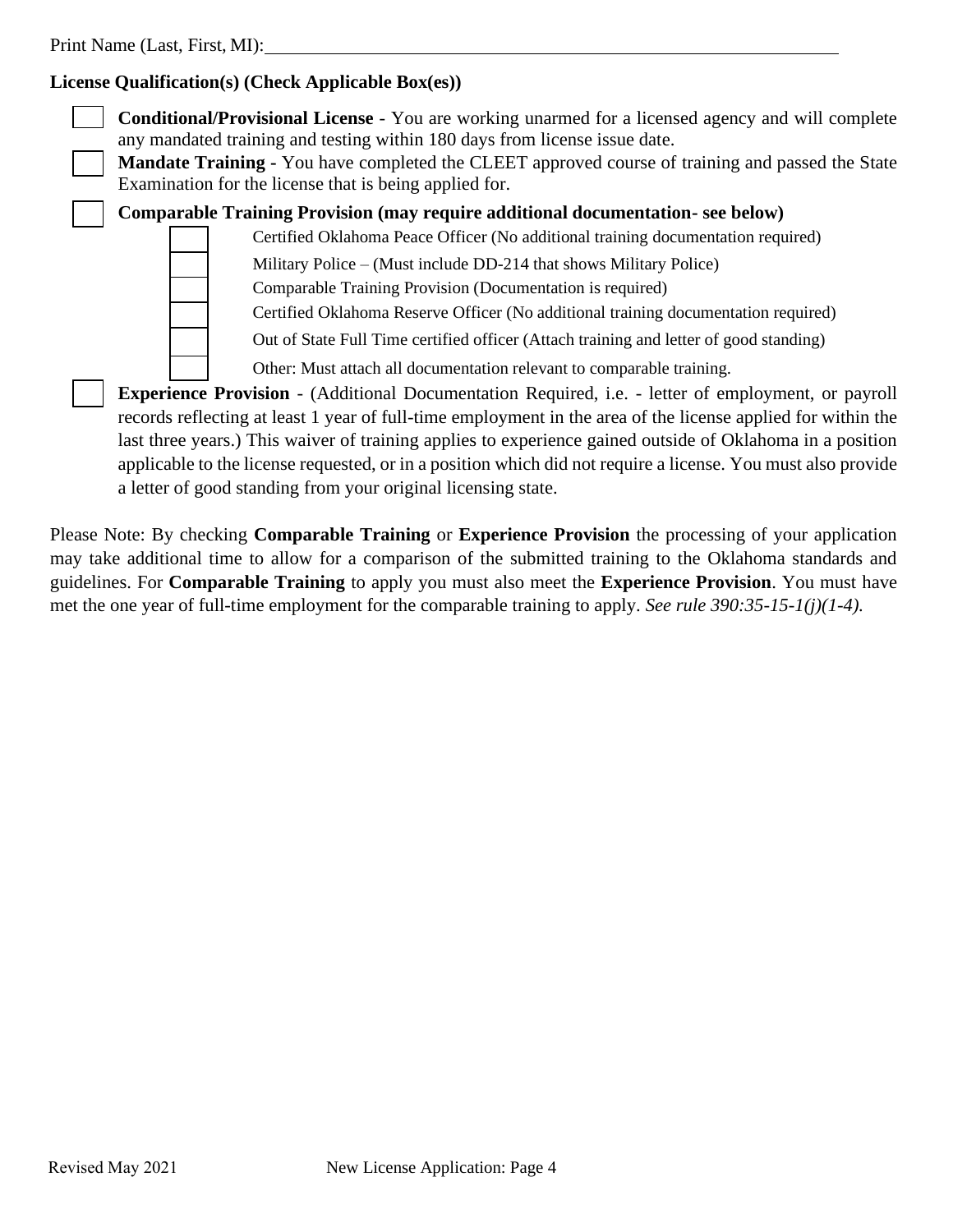### **Verification of Lawful Presence in the United States of America (all applicants must complete)**

| Last Name: First Name: Middle Initial:                                           |               |                                                                                                                                                                                                                                                                                                                           |
|----------------------------------------------------------------------------------|---------------|---------------------------------------------------------------------------------------------------------------------------------------------------------------------------------------------------------------------------------------------------------------------------------------------------------------------------|
| following is true and correct:                                                   |               |                                                                                                                                                                                                                                                                                                                           |
|                                                                                  |               |                                                                                                                                                                                                                                                                                                                           |
| and that either (check one)                                                      |               |                                                                                                                                                                                                                                                                                                                           |
| I am a United States Citizen (verification of citizenship)<br>copy of your card. | <sub>or</sub> | I am a qualified alien under the Federal Immigration and Naturalization Act, and I am lawfully present<br>in the United States. For verification purposes, the U.S. Citizenship and Immigration Services require<br>the I-94 Number and Alien Number. Please list them below. In addition, please attach a front and back |
| <b>Signature of Applicant</b>                                                    | Date          | Last four of Social Security Number                                                                                                                                                                                                                                                                                       |

*Applicants who are not citizens of the United States must attach US government documentation to show eligibility to work and hold licensure in the United States. Attach the documentation to or insert it behind this page.*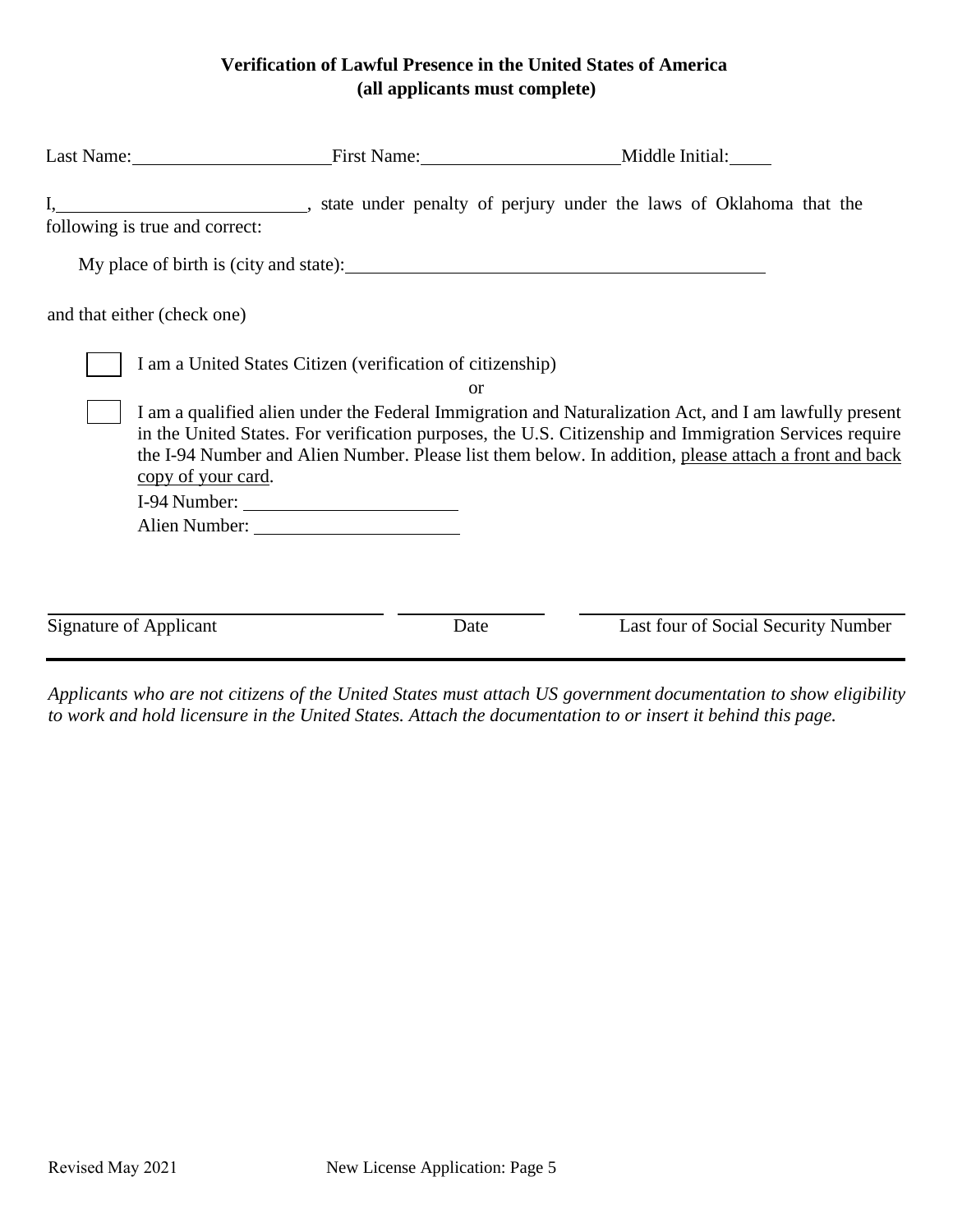# **Certification**

The above referenced portion of the Oklahoma Security Guard and Private Investigator Act (the "Act") requires that all applicants certify that he or she have no disqualifying pleas or convictions as specified in the Act, or by CLEET. A list of disqualifying pleas and convictions is included with this application. Your application cannot be processed until such time as this certification is completed. Please note, knowingly submitting an application with false or misleading information to the Council is sufficient grounds to file felony charges against the applicant.

I, , do state under penalty of perjury under the laws of Oklahoma, that I have no disqualifying pleas or convictions as specified by the Oklahoma Security Guard and Private Investigator Act, or by CLEET, or that I have the following potentially disqualifying plea(s) or conviction(s) which I believe may be waived by CLEET pursuant to the Act but I have no other disqualifying pleas or convictions. I further certify that all statements made by me in conjunction with this application and pursuant to the Act are true and correct and that I have read, understand, and agree to comply with the provisions of the Act, CLEET administrative rules, and any other applicable law or rule.

\_\_\_\_\_\_\_\_\_\_\_\_\_\_\_\_\_\_\_\_\_\_\_\_\_\_\_\_\_\_\_\_\_\_\_\_\_\_\_\_\_\_\_\_\_\_\_\_\_\_\_\_\_\_\_\_\_\_\_\_\_\_\_\_\_\_\_\_\_\_\_\_\_\_\_\_\_\_\_\_\_\_\_\_ \_\_\_\_\_\_\_\_\_\_\_\_\_\_\_\_\_\_\_\_\_\_\_\_\_\_\_\_\_\_\_\_\_\_\_\_\_\_\_\_\_\_\_\_\_\_\_\_\_\_\_\_\_\_\_\_\_\_\_\_\_\_\_\_\_\_\_\_\_\_\_\_\_\_\_\_\_\_\_\_\_\_\_\_ \_\_\_\_\_\_\_\_\_\_\_\_\_\_\_\_\_\_\_\_\_\_\_\_\_\_\_\_\_\_\_\_\_\_\_\_\_\_\_\_\_\_\_\_\_\_\_\_\_\_\_\_\_\_\_\_\_\_\_\_\_\_\_\_\_\_\_\_\_\_\_\_\_\_\_\_\_\_\_\_\_\_\_\_ \_\_\_\_\_\_\_\_\_\_\_\_\_\_\_\_\_\_\_\_\_\_\_\_\_\_\_\_\_\_\_\_\_\_\_\_\_\_\_\_\_\_\_\_\_\_\_\_\_\_\_\_\_\_\_\_\_\_\_\_\_\_\_\_\_\_\_\_\_\_\_\_\_\_\_\_\_\_\_\_\_\_\_\_ \_\_\_\_\_\_\_\_\_\_\_\_\_\_\_\_\_\_\_\_\_\_\_\_\_\_\_\_\_\_\_\_\_\_\_\_\_\_\_\_\_\_\_\_\_\_\_\_\_\_\_\_\_\_\_\_\_\_\_\_\_\_\_\_\_\_\_\_\_\_\_\_\_\_\_\_\_\_\_\_\_\_\_\_ \_\_\_\_\_\_\_\_\_\_\_\_\_\_\_\_\_\_\_\_\_\_\_\_\_\_\_\_\_\_\_\_\_\_\_\_\_\_\_\_\_\_\_\_\_\_\_\_\_\_\_\_\_\_\_\_\_\_\_\_\_\_\_\_\_\_\_\_\_\_\_\_\_\_\_\_\_\_\_\_\_\_\_\_ \_\_\_\_\_\_\_\_\_\_\_\_\_\_\_\_\_\_\_\_\_\_\_\_\_\_\_\_\_\_\_\_\_\_\_\_\_\_\_\_\_\_\_\_\_\_\_\_\_\_\_\_\_\_\_\_\_\_\_\_\_\_\_\_\_\_\_\_\_\_\_\_\_\_\_\_\_\_\_\_\_\_\_\_

List potentially disqualifying pleas or convictions: \_\_\_\_\_\_\_\_\_\_\_\_\_\_\_\_\_\_\_\_\_\_\_\_\_\_\_\_

I state under penalty of perjury under the laws of Oklahoma that the foregoing is true and correct.

Applicant Signature Date and Place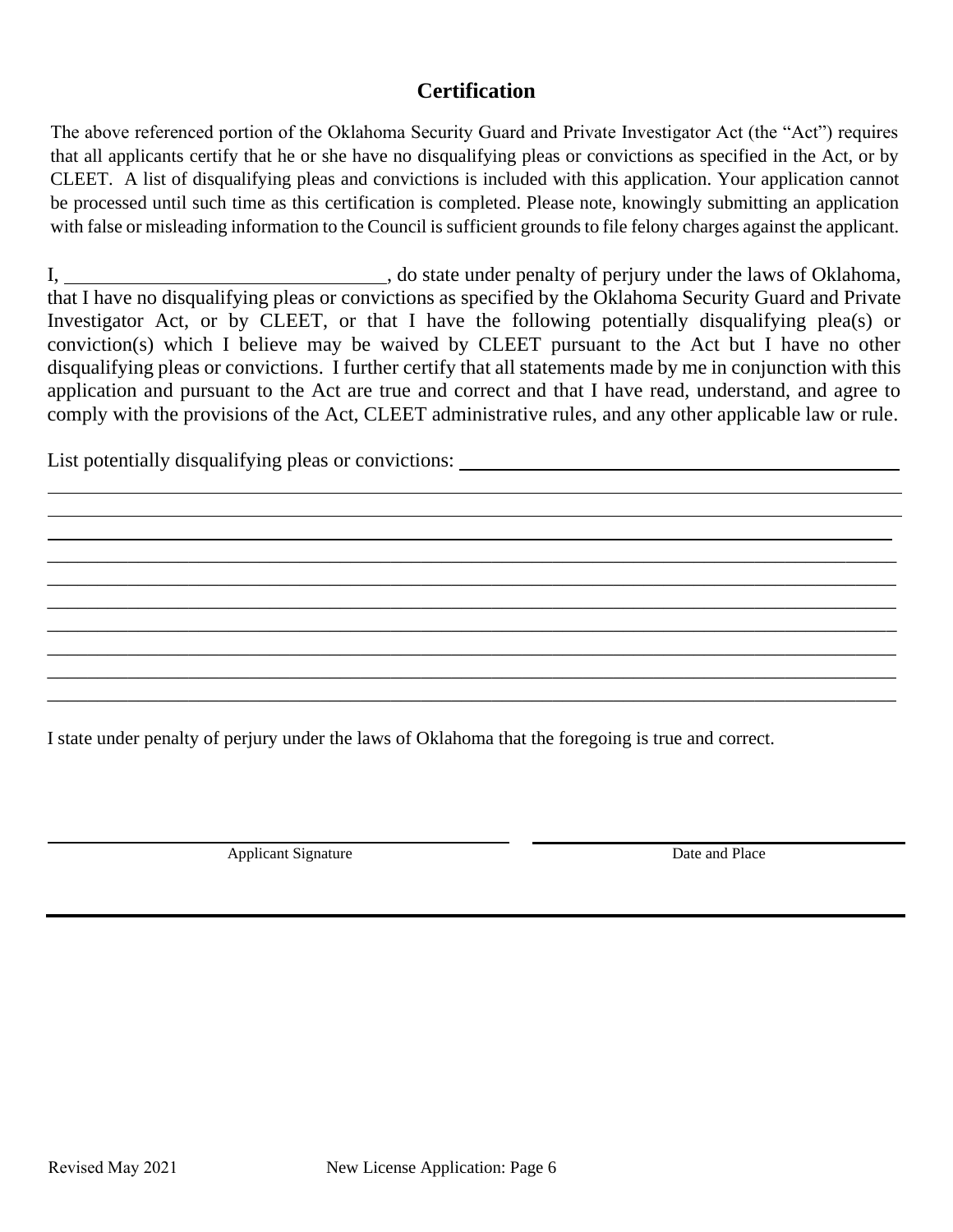### **RELEASE OF INFORMATION AUTHORIZATION**

**WARNING: This release is your voluntary authorization to the Council on Law Enforcement Education and Training, its employees and representatives, to both, gather and release your personal information as needed to fulfill the requirements of Oklahoma statutes related to private security licensing. Once signed this release will remain in effect until such time as CLEET is notified, in writing, that you wish to revoke this authorization. Please note, any person who knowingly makes a false statement on any application to the Council on Law Enforcement Education and Training for a license pursuant to the Oklahoma Security Guard and Private Security Act, or who otherwise commits a fraud in connection with such application can be charged with a felony. See Title 59 § 1750.11(B).**

I, 1. 2010 1. Thereby authorize any individual or any agency governmental, private or otherwise - to release, on a confidential basis, any information regarding my present and past employments, including but not limited to, time sheets, employment applications, resumes, performance evaluations, worker's compensation claims, and/or insurance claims. Further, I authorize the release of any medical record, medical evaluation, and information related to, or an actual, criminal history, or other information which may be deemed confidential or protected, to any authorized representative or employee of the Council on Law Enforcement Education and Training for the purpose of determining my eligibility to obtain and retain a license as a unarmed security guard, armed security guard, armed or unarmed private investigator, or owner/officer/other licensed representative of a security agency or investigativeagency.

I, turther authorize the Council on Law Enforcement Education and Training, its authorized representatives and employees, to release to any law enforcement agency or employer, information held by the Council concerning my application.

**A copy of this authorization is agreed by the undersigned to have the same effect and force as the original.**

Original Signature of Applicant Date

Printed Name of Applicant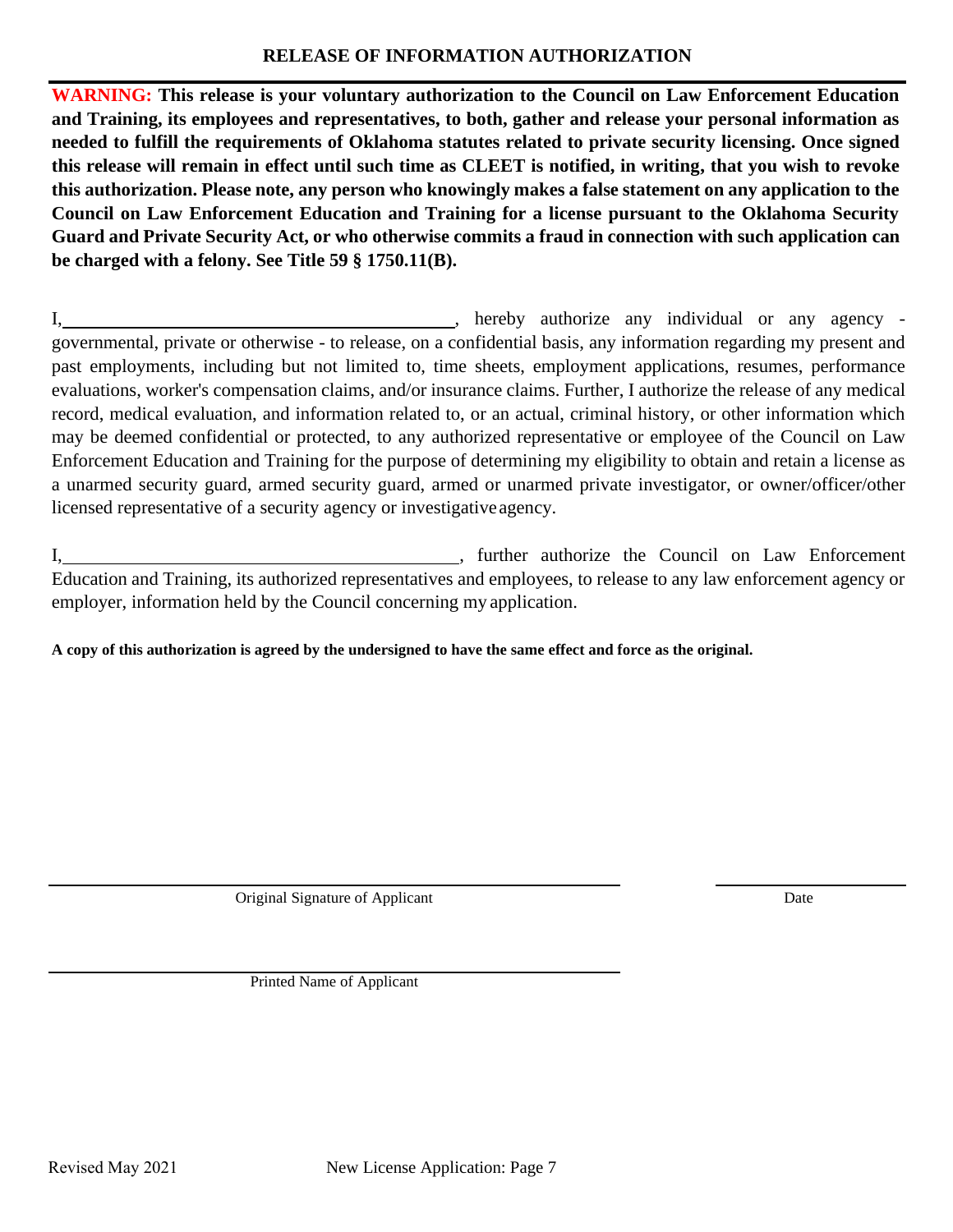### **Oklahoma Department of Mental Health and Substance Abuse Services Consent for Release of Confidential Information**

| Print Full Name (must include middle initial):                                                                                                                                                                                 |         |           |  |  |  |  |
|--------------------------------------------------------------------------------------------------------------------------------------------------------------------------------------------------------------------------------|---------|-----------|--|--|--|--|
| Last Four SSN:                                                                                                                                                                                                                 | Gender: | DOB:      |  |  |  |  |
| Physical Address: No. 1996. The Second Second Second Second Second Second Second Second Second Second Second Second Second Second Second Second Second Second Second Second Second Second Second Second Second Second Second S |         |           |  |  |  |  |
| City:<br><u> 1990 - Jan Jawa</u>                                                                                                                                                                                               | State:  | Zip Code: |  |  |  |  |

I, 1. **I.**  $\frac{1}{2}$  authorize the Oklahoma Department of Mental Health and Substance Abuse Services to release to the Council on Law Enforcement Education and Training (CLEET) any and all information concerning whether I have ever been involuntarily committed to an Oklahoma State Mental Institution or home. This authorization is given as part of my CLEET application for a private security guard or private investigators license. This consent shall expire upon notification from CLEET that I (applicant) am approved to receive a security guard and/or private investigator license.

I hereby acknowledge that this consent for the release of information is given freely and voluntarily. I understand that I may revoke the consent in writing at any time unless action has already been taken based upon it, and in any event this consent expires in ninety (90) days from the date of signing or upon conditions described above, unless a longer period has been specified.

THE INFORMATION AUTHORIZED FOR RELEASE MAY INCLUDE RECORDS WHICH MAY INDICATE THE PRESENCE OF A COMMUNICABLE DISEASE INCLUDING, BUT NOT LIMITED TO, HEPATITIS, SYPHILIS, GONORRHEA, AND THE HUMAN IMMUNODEFICIENCY VIRUS, ALSO KNOWN AS ACQUIRED IMMUNE DEFICIENCY SYNDROME (AIDS). {63 OS  $§ 1-1502(b).$ 

#### **Notice to individuals or entities releasing alcohol or drug abuse treatment records:**

There shall be a statement in **BOLD** face, stamped upon each page of the information release stating, "**THIS INFORMATION HAS BEEN DISCLOSED FROM RECORDS PROTECTED BY FEDERAL CONFIDENTIALITY RULES (42 CFR Part 2.). The federal rules prohibit you from making any authorization for release of medical or other information NOT sufficient for this purpose. The federal rules restrict any useof information to criminally investigate or prosecute any alcohol or drug abuse patient."**

Signature of CLEET Applicant Date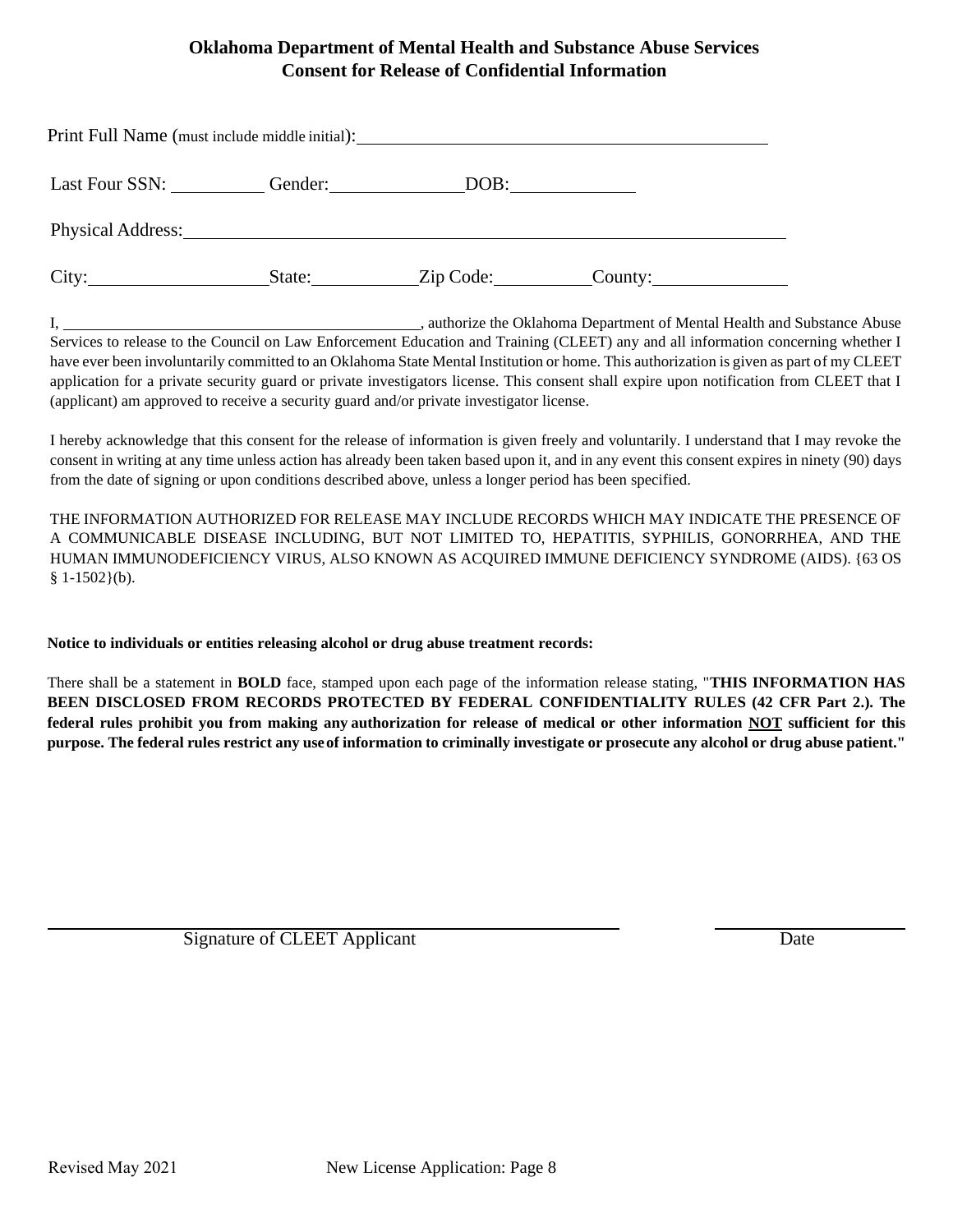### **FOR APPLICATIONS FOR ARMED SECURITY GUARD or ARMED PRIVATE INVESTIGATOR ONLY**

**Psychological Evaluation -** Before attending the firearms training a psychological evaluation must be completed and evaluated. The psychological evaluation affidavit, included with this application, must be completed and sent directly to CLEET by the examining psychologist.

*\*Special note: The results of the psychological evaluation are valid for only six (6) months. Applicants must have a current evaluation at the time of application for a license.*

### **NOTICE**

*Receipt of a private security guard or private investigator license in no way indicates CLEET verification of the applicant's compliance with federal laws regarding the ownership, use, or possession of a firearm. Additionally, possession of any such license does not indicate the bearer is able to possess, purchase, or receive a firearm under federal law. The applicant is solely responsible for compliance with applicable federal law.*

*All applicants, armed and unarmed, will be checked through the Oklahoma Department of Mental Health and Substance Abuse's database for involuntary commitment to an Oklahoma State mental institution. (Authorization for this check is located elsewhere in this application and must be completed to continue processing.) Positive responses from ODMHSS will require further documentation and you will be notified on how to provide such documentation. Delays in processing should be expected while determinations are made regarding your license.*

By placing my initials in the box, I certify that I have read and understand the above, and that I am seeking an armed private investigator, armed security guard, or a combination license for armed security guard and armed private investigator.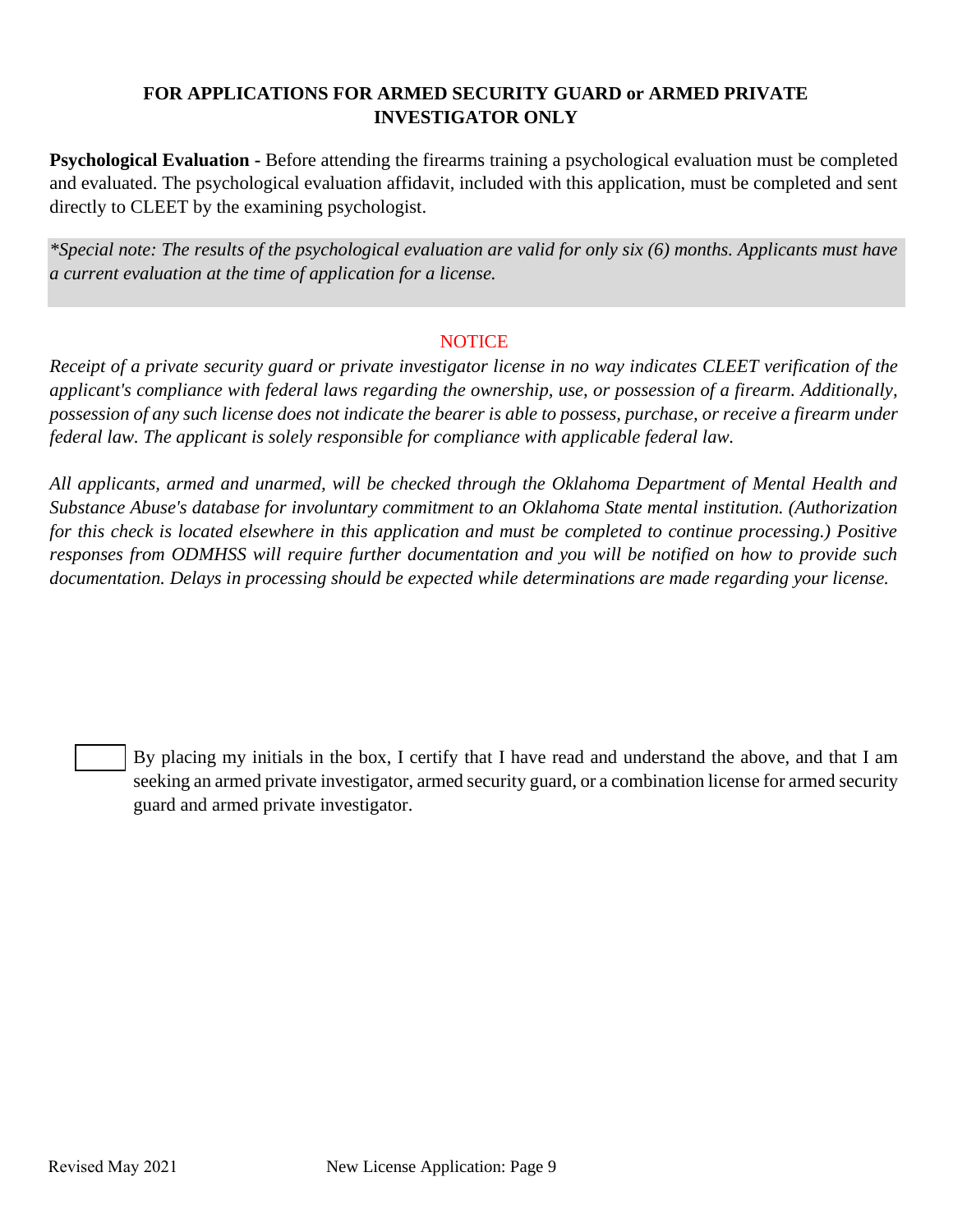#### COUNCIL ON LAW ENFORCEMENT EDUCATION AND TRAINING NOTIFICATION OF PSYCHOLOGICAL EVALUATION FOR ARMED SECURITY GUARD/ARMED PRIVATE INVESTIGAOR/BAIL ENFORCER

Title 59, Sections 1750.3 and 1350.8 of the Oklahoma Statutes requires that:

- 1. Each applicant for an armed security guard/armed private investigator/bail enforcer license must be administered any current standard form of the Minnesota Multiphasic Personality Inventory (MMPI)orother psychological evaluation instrument approved byCLEET.
- 2. The response data shall be evaluated by a psychologist licensed by the State of Oklahoma.
- 3.It shall be the responsibility of the applicant to bear the cost of the evaluation.
- 4. If the licensed psychologist is unable to certify the applicant's psychological capability to exercise appropriate judgment, restraint, and self-control, after evaluating the data, the psychologist shall employ whatever other psychological measuring instruments or techniques deemed necessary to form a professional opinion. The use of any psychological measuring instruments or techniques shall require a full and complete written explanation to CLEET.
- 5. The psychologist shall forward a written psychological evaluation, on a form prescribed by CLEET, within fifteen (15) days of the evaluation, even if the applicant is found to be psychologically AT RISK.
- 6. CLEET may utilize the results of the psychological evaluation for up to six (6) months from the date of evaluation.
- 7. Applicants who have been found AT RISK must wait at least one (1) year from the date of being found psychologically at risk to reapply for licensing.

#### **NOTICE TO EXAMINING PSYCHOLOGIST**

**The applicant whose data you are about to examine, is applying for a license as an Armed Security Guard or Armed Private Investigator or Bail Enforcer, who will be vested with a position of public/private trust and will be authorized to carry a firearm. CLEET will only accept original form reflecting original signatures in black or blue ink.**

| <b>INSTRUCTIONS</b>   |  |
|-----------------------|--|
| Private Security 2401 |  |

| Complete this form and return to: CLEET Private Security, 2401 Egypt Road, Ada. Oklahoma 74820-0669. |  |
|------------------------------------------------------------------------------------------------------|--|
|------------------------------------------------------------------------------------------------------|--|

|                                                                                                                                                                                                                                                                                                                                                                                                                                                                                                                                       | <b>Psychological Test Statement</b>         |                                                                                                                        |
|---------------------------------------------------------------------------------------------------------------------------------------------------------------------------------------------------------------------------------------------------------------------------------------------------------------------------------------------------------------------------------------------------------------------------------------------------------------------------------------------------------------------------------------|---------------------------------------------|------------------------------------------------------------------------------------------------------------------------|
| Applicant Name: SSN: Sample Contract Contract Contract Contract Contract Contract Contract Contract Contract Contract Contract Contract Contract Contract Contract Contract Contract Contract Contract Contract Contract Contr                                                                                                                                                                                                                                                                                                        |                                             |                                                                                                                        |
| Psychologist Name: State License Number:                                                                                                                                                                                                                                                                                                                                                                                                                                                                                              |                                             |                                                                                                                        |
| Address: City: City: Telephone: City: Telephone: City: Telephone: City: Telephone: City: City: Telephone: City: Telephone: City: Telephone: City: Telephone: City: Telephone: City: City: Telephone: City: City: Telephone: Ci                                                                                                                                                                                                                                                                                                        |                                             |                                                                                                                        |
| MMPI<br>Test:                                                                                                                                                                                                                                                                                                                                                                                                                                                                                                                         |                                             |                                                                                                                        |
|                                                                                                                                                                                                                                                                                                                                                                                                                                                                                                                                       |                                             |                                                                                                                        |
| <b>CHECK ONE OF THE FOLLOWING:</b><br>$\Box$ I have examined the above-named applicant's test data, and it is my professional opinion, based on available data, that this person is<br>psychologically <b>CAPABLE</b> of exercising appropriate judgment, restraint, and self-control.<br>$\Box$ I have examined the above-named applicant's test data, and it is my professional opinion, based on available data, that this person is<br>psychologically AT RISK of exercising inappropriate judgment, restraint, and self-control. |                                             |                                                                                                                        |
| $\Box$ I have examined the above-named applicant's test data, and it is my professional opinion, based on available data, that this person requires<br><b>FURTHER TESTING</b> before a conclusive determination can be made.                                                                                                                                                                                                                                                                                                          |                                             |                                                                                                                        |
| I state under penalty of perjury under the laws of Oklahoma that the foregoing is true and correct.                                                                                                                                                                                                                                                                                                                                                                                                                                   |                                             |                                                                                                                        |
| Signature of Psychologist                                                                                                                                                                                                                                                                                                                                                                                                                                                                                                             |                                             | Date and Place                                                                                                         |
| (A). I hereby reserve the right to have the psychological data and conclusions for the psychologist remain confidential except on this form to the school<br>listed below or CLEET. No other release of this information, explicit or implied, is granted at this time.                                                                                                                                                                                                                                                               | <b>Release of Psychological Information</b> | hereby willingly subject myself to a psychological evaluation by a licensed psychologist as required by 59 O.S. 1750.3 |

School Name:

Signature of Applicant Date

\_\_\_\_\_\_\_\_\_\_\_\_\_\_\_\_\_\_\_\_\_\_\_\_\_\_\_\_\_\_\_\_\_\_\_\_\_\_\_\_\_\_\_\_\_ \_\_\_\_\_\_\_\_\_\_\_\_\_\_\_\_\_\_\_\_\_\_\_\_\_\_\_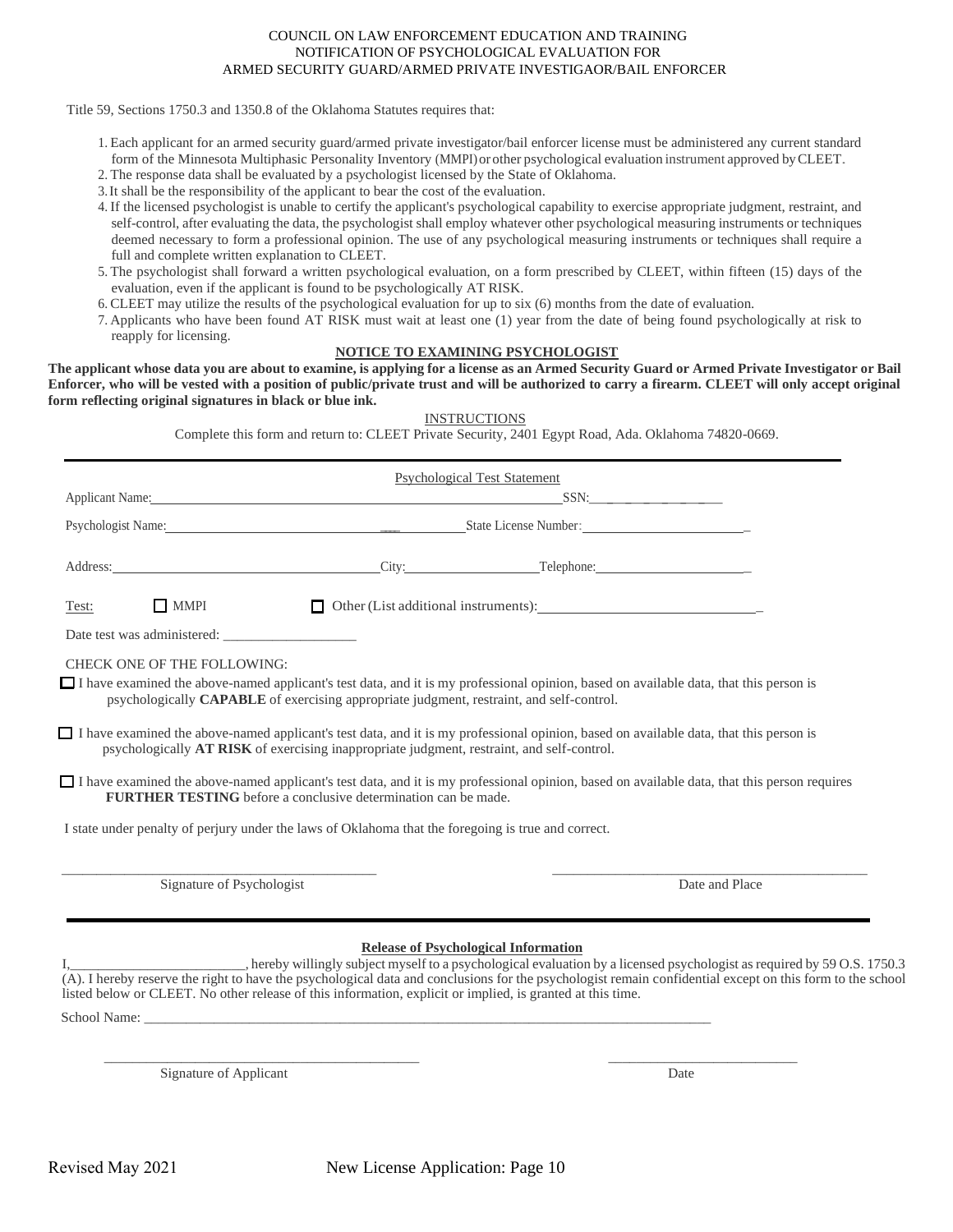# COUNCIL ON LAW ENFORCEMENT EDUCATION AND TRAINING EMPLOYMENT OR TERMINATION FORM

| Agency License#:             | City/State: |  |
|------------------------------|-------------|--|
| Agency Name (as on license): |             |  |

Use one form for each employment period. Please note in margin if person is deceased.

Pursuant to Rule 390:35-11-2, licensed security agencies and investigative agencies shall notify CLEET, in writing, of the employment and/or termination of all licensed security guards, armed security guards, or private investigators employed or terminated by said agency. Notification shall be made within five (5) days of the employee's hiring and/or termination, and shall include the employee's name, social security number, and private security license number. Failure to comply may result in fines and/or penalties being assessed pursuant to Rule 390:35 Appendix 'C'.

|                                                                                                                                                                                                                                                                                                                                                     |                                                                         |    | <b>NOTICE OF EMPLOYMENT</b>                   |                                                                                                                                                                          |                                        |
|-----------------------------------------------------------------------------------------------------------------------------------------------------------------------------------------------------------------------------------------------------------------------------------------------------------------------------------------------------|-------------------------------------------------------------------------|----|-----------------------------------------------|--------------------------------------------------------------------------------------------------------------------------------------------------------------------------|----------------------------------------|
| Last Name                                                                                                                                                                                                                                                                                                                                           | <b>First Name</b>                                                       | ΜI | Last 4 of SSN                                 | License Number                                                                                                                                                           | Date Employed<br>(MM/DD/YYYY)          |
|                                                                                                                                                                                                                                                                                                                                                     |                                                                         |    | XXX-XX-                                       |                                                                                                                                                                          |                                        |
| Employee:                                                                                                                                                                                                                                                                                                                                           |                                                                         |    |                                               |                                                                                                                                                                          |                                        |
|                                                                                                                                                                                                                                                                                                                                                     | The individual named above has been employed as a security guard.       |    |                                               | <b>Continued Employment Renewal</b>                                                                                                                                      |                                        |
|                                                                                                                                                                                                                                                                                                                                                     | The individual named above has been employed as a private investigator. |    |                                               | <b>INACTIVE EMPLOYEE EFFECTIVE:</b>                                                                                                                                      |                                        |
|                                                                                                                                                                                                                                                                                                                                                     | The individual named above is an active Peace Officer in Oklahoma.      |    |                                               | A. Leave Begin: $\frac{1}{\sqrt{2}}$                                                                                                                                     |                                        |
|                                                                                                                                                                                                                                                                                                                                                     |                                                                         |    |                                               | B. Return to Duty: $\frac{1}{\sqrt{1-\frac{1}{2}}}\left\vert \frac{1}{\sqrt{1-\frac{1}{2}}}\right\vert$                                                                  |                                        |
| This notice of employment is to inform CLEET that the above-named person has been employed by this agency and will be covered under the agency's<br>liability insurance.<br>This notice is approved to replace a letter of employment and proof of insurance. It is not necessary to attach proof of your agency's insurance.                       |                                                                         |    |                                               |                                                                                                                                                                          |                                        |
| independent contractor).<br>This notice of employment is to inform CLEET that the above person has been employed by this agency as a contractor and will provide his/her own<br>bond coverage. Proof of the bond coverage must be attached with this notice of employment. (Unarmed Security Guards \$5,000 and Armed Security<br>Guards \$10,000). | Print Name of Manager or Designee                                       |    |                                               | Signature of Manager or Designee<br>CONTRACTOR: Per 59 O.S. 1750.2(7), the individual named above is a CONTRACT security guard (also referred to as a 1099 contractor or | Date                                   |
|                                                                                                                                                                                                                                                                                                                                                     | Print Name of Manager or Designee                                       |    |                                               | Signature of Manager or Designee                                                                                                                                         | Date                                   |
| Last Name<br>Comments:                                                                                                                                                                                                                                                                                                                              | First Name                                                              | MI | <b>NOTICE OF TERMINATION</b><br>Last 4 of SSN | License Number                                                                                                                                                           | <b>Date Terminated</b><br>(MM/DD/YYYY) |
|                                                                                                                                                                                                                                                                                                                                                     | Print Name of Manager or Designee                                       |    |                                               | Signature of Manager or Designee                                                                                                                                         | Date                                   |

### SIGNATURE OF MANAGER OR DESIGNEE REQUIRED FOR ACCEPTANCE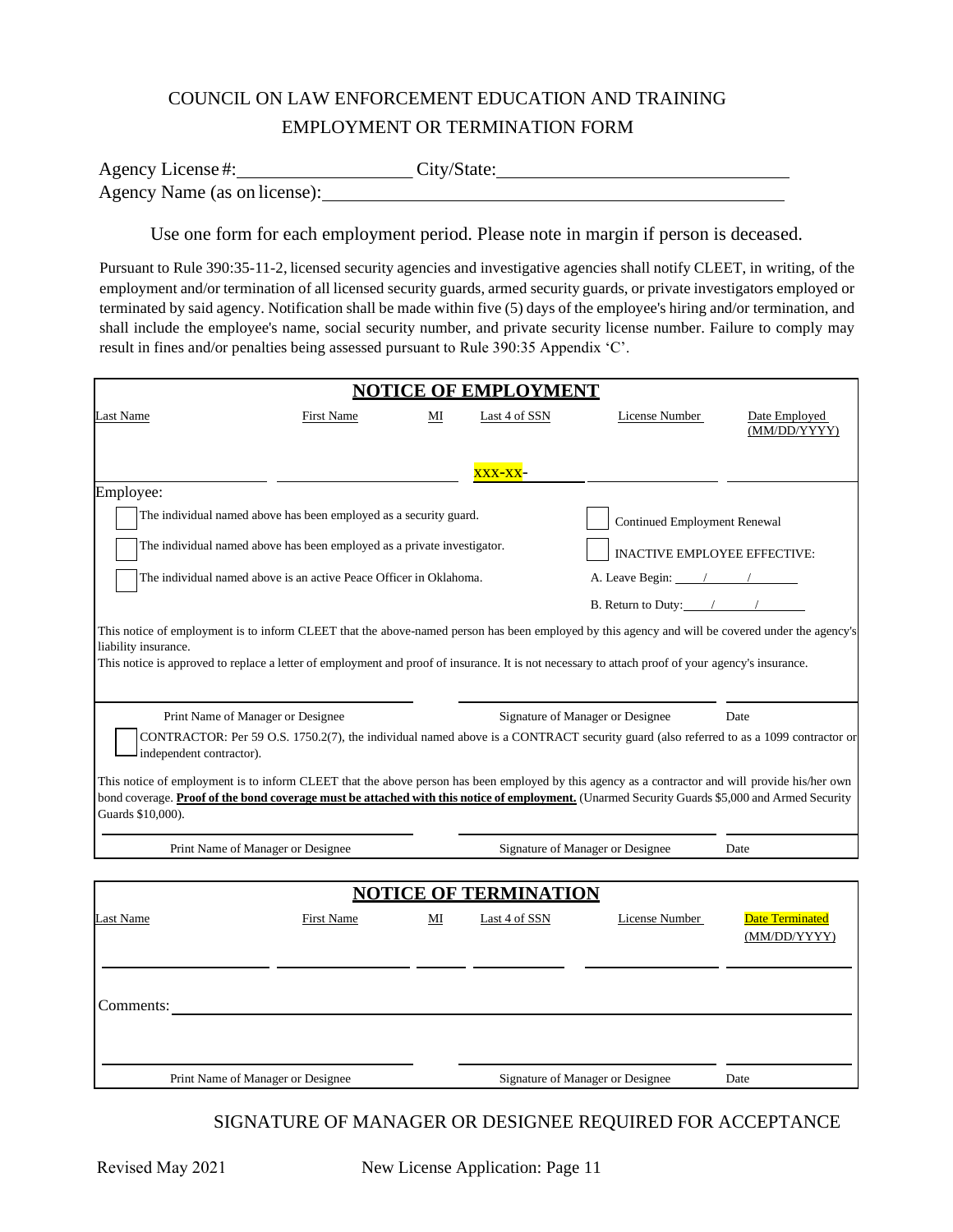### **Background Information**

*One of the leading causes of delays when processing an application is the failure of the applicant to provide requested documentation on any criminal history, charge history (including traffic charges), arrest record or court ruling, to include federal, tribal, district, and municipal courts. Please ensure that certified copies of any court document, or orders, are included regardless of the case outcome. Discovery that an applicant has submitted an application without fully disclosing their criminal history could result in, at a minimum, the immediate denial of the license being requested.*

### **Record Notification and Authorization**

| (INITIAL)<br>I understand that my fingerprints will be used to check the criminal records of OSBI and FBI.                                                                                 |
|--------------------------------------------------------------------------------------------------------------------------------------------------------------------------------------------|
| If there is a criminal history in question, I will be given the opportunity to change, correct, or update any information by<br>notifying the appropriate arresting agency or court clerk. |
| I have read and understand Page 13 (Privacy Act Statement and Applicant Notification and Record Challenge) of this document.                                                               |
| I authorize CLEET to release, to me, any criminal finding from the FBI fingerprint return.                                                                                                 |
| I have read and understand the above information and attest to my understanding by affixing my signature below.                                                                            |
| Date: $\qquad \qquad$                                                                                                                                                                      |
| Printed name:                                                                                                                                                                              |

*Please note: If the applicant does not reply to any letter received by CLEET Private Security Division within 30 days, the application cannot be processed and will be denied.*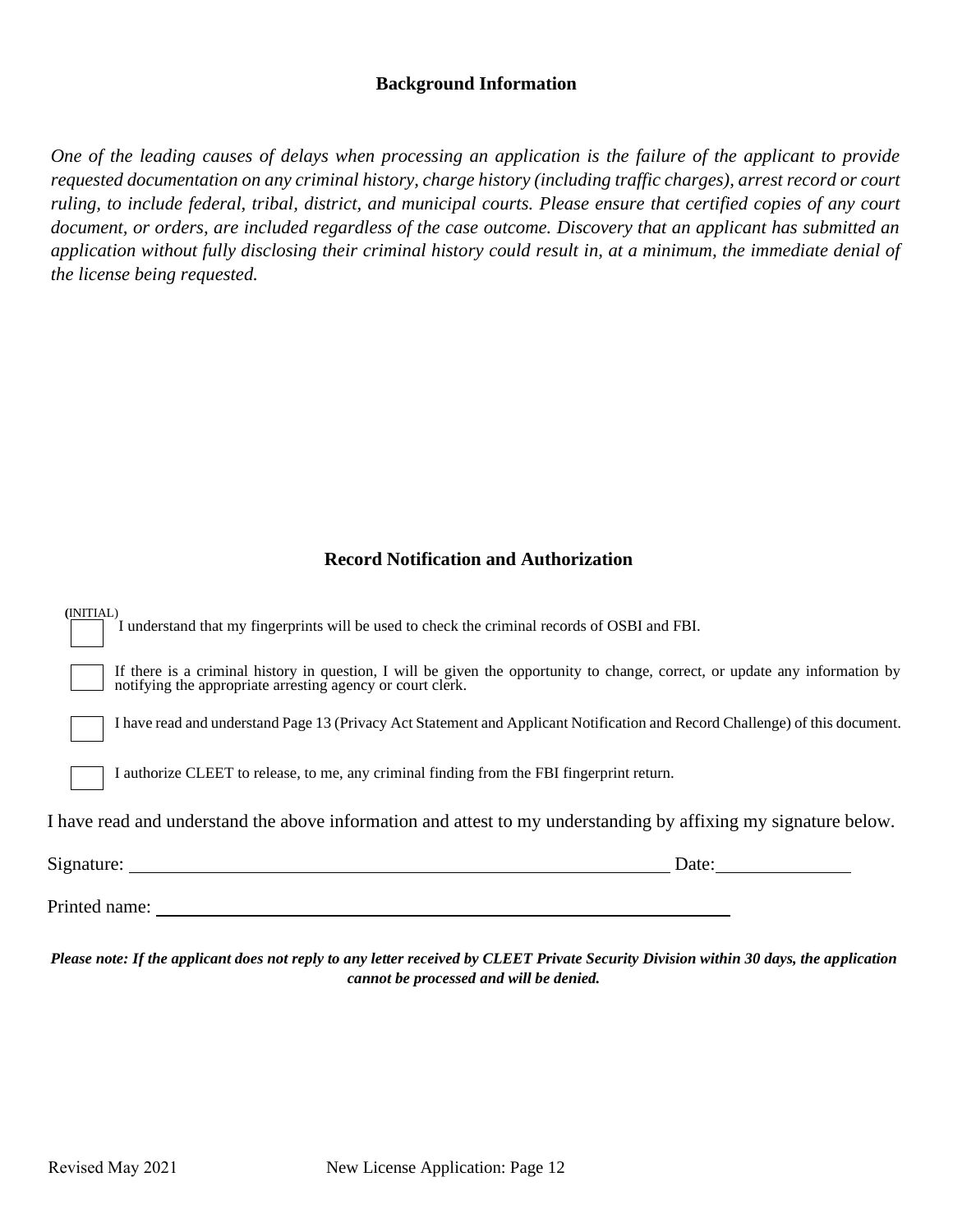# **Privacy Act Statement and Applicant Notification**

**Authority:** The FBI's acquisition, preservation, and exchange of fingerprints and associated information is generally authorized under 28 U.S.C. 534. Depending on the nature of your application, supplemental authorities include Federal statutes, State statutes pursuant to Public Law 92-544, Presidential Executive Orders, and federal regulations. Providing your fingerprints and associated information is voluntary; however, failure to do so may affect completion or approval of your application.

**Principal Purpose:** Certain determinations, such as employment, licensing, and security clearances, may be predicated on fingerprintbased background checks. Your fingerprints and associated information/biometrics may be provided to the employing, investigating, or otherwise responsible agency, and/or the FBI for the purpose of comparing your fingerprints to other fingerprints in the FBI's Next Generation Identification (NGI) system or its successor systems (including civil, criminal, and latent fingerprint repositories) or other available records of the employing, investigating, or other responsible agency. The FBI may retain your fingerprints and associated information/biometrics in NGI after the completion of this application and, while retained, your fingerprints may continue to be compared against other fingerprints submitted to or retained by NGI.

**Routine Uses:** During the processing of this application and for as long thereafter as your fingerprints and associated information/biometrics are retained in NGI, your information may be disclosed pursuant to your consent, and may be disclosed without your consent as permitted by the Privacy Act of 1974 and all applicable Routine Uses as may be published at any time in the Federal Register, including the Routine Uses for the NGI system and the FBI's Blanket Routine Uses. Routine uses include, but are not li[mited](https://www.fbi.gov/cjis/identity-history-summary-checks#challenge-of-an-identity-history-summary)  to, [disclosures](https://www.fbi.gov/cjis/identity-history-summary-checks#challenge-of-an-identity-history-summary) to: employing, governmental or authorized non-governmental agencies responsible for employment, contracting, licensing, security clearances, and other suitability determinations; local, state, tribal, or federal law enforcement agencies; criminal justice agencies; and agencies responsible for national security or public safety.

#### **Applicant Record Challenge**

**Applicant Record Challenge:** Before a final decision is made, you have the opportunity to complete or challenge the accuracy of the information contained in the FBI identification record. The procedure for obtaining a change, correction, or updating an FBI identification record is set forth in Title 28, CFR 16.34. For information on updating the national criminal history record, visit [www.FBI.gov](http://www.fbi.gov/) or https:/[/www.fbi.gov/cjis/identity-history-summary-checks#challenge-of-an-identity-history-summary.](http://www.fbi.gov/cjis/identity-history-summary-checks#challenge-of-an-identity-history-summary) 

If certified documents are obtained for the purpose of updating your criminal history record, the documents should be forwarded to the FBI and to the repository in the state where the arrest occurred.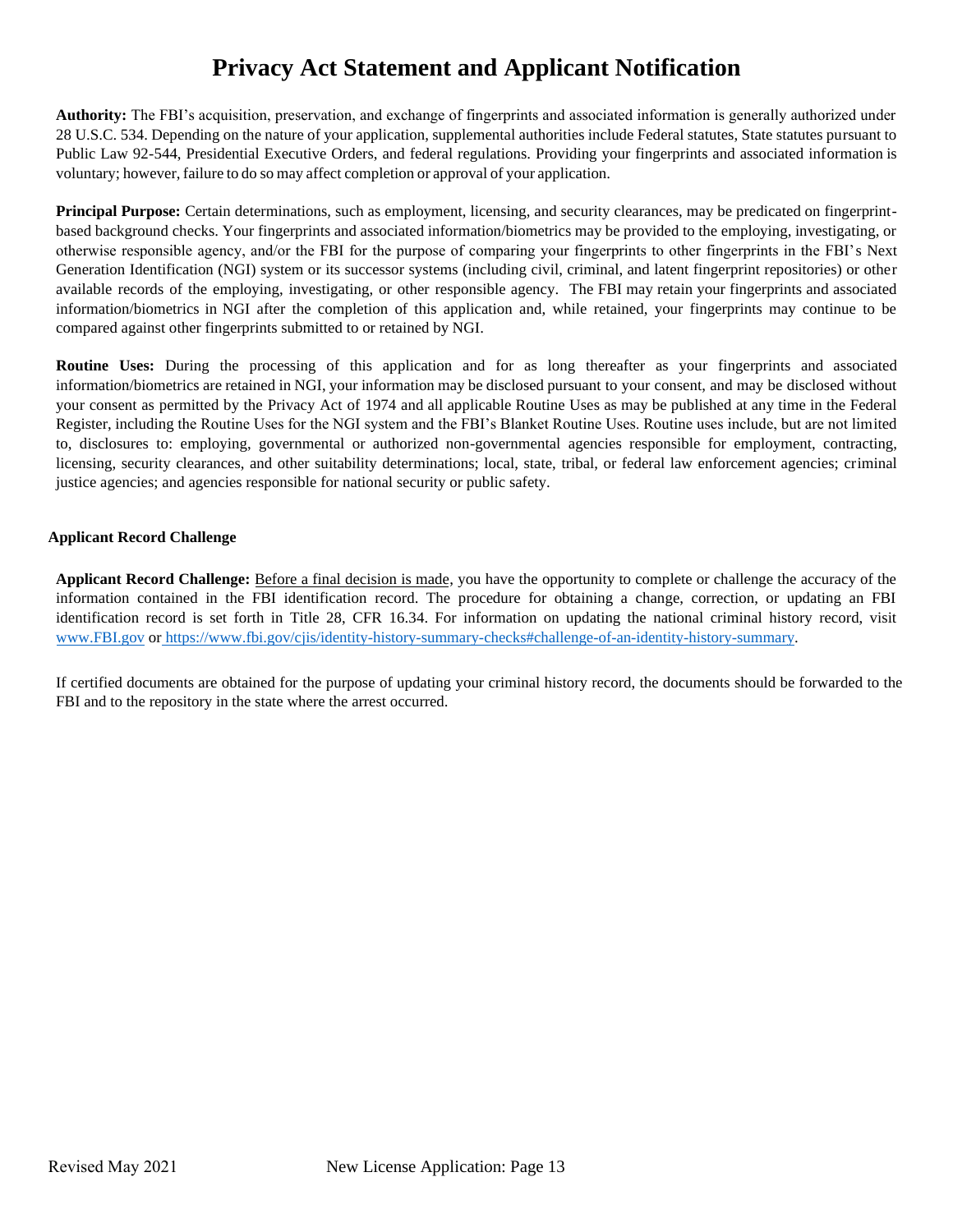### LIST OF DISQUALIFYING OR POTENTIALLY DISQUALIFYING PLEAS AND CONVICTIONS

Any conviction for a felony offense, including any suspended sentence or deferred judgment.

Any plea of guilty, nolo contendere (no contest), an "Alford" plea, or any plea other than a not guilty plea in a felony case.

Any conviction for one of the following offenses (whether felony or misdemeanor), including any suspended sentence or deferred judgment:

Larceny, Theft, False pretense, Fraud, Embezzlement, False personation of a peace officer, Any offense involving moral turpitude, Any offense involving a minor as a victim, Any nonconsensual sex offense, Any offense involving the possession, use, distribution, or sale of a controlled dangerous substance, Any offense involving a firearm, Assault and battery, Extortion, Treason, Murder, Manslaughter, Shoplifting, Forgery, Arson, Kidnapping, Perjury, Tax evasion, Unauthorized use of a motor vehicle, Conspiracy to commit any of the offenses in this list, Accessory after the fact to any offenses in this list, Hijacking, Receiving or possession of stolen property, Burglary, Tax fraud, Swindling, Inciting or being involved with a riot, Any conviction of a civil rights violation, Desertion, Escape from jail, prison, or custody, Resisting arrest, Assault and battery upon a police officer, False and bogus checks, Terrorist activities, Assist in suicide, Bigamy, An attempt to commit one of the above offenses, or Entry of a final order of protection against an applicant or licensee.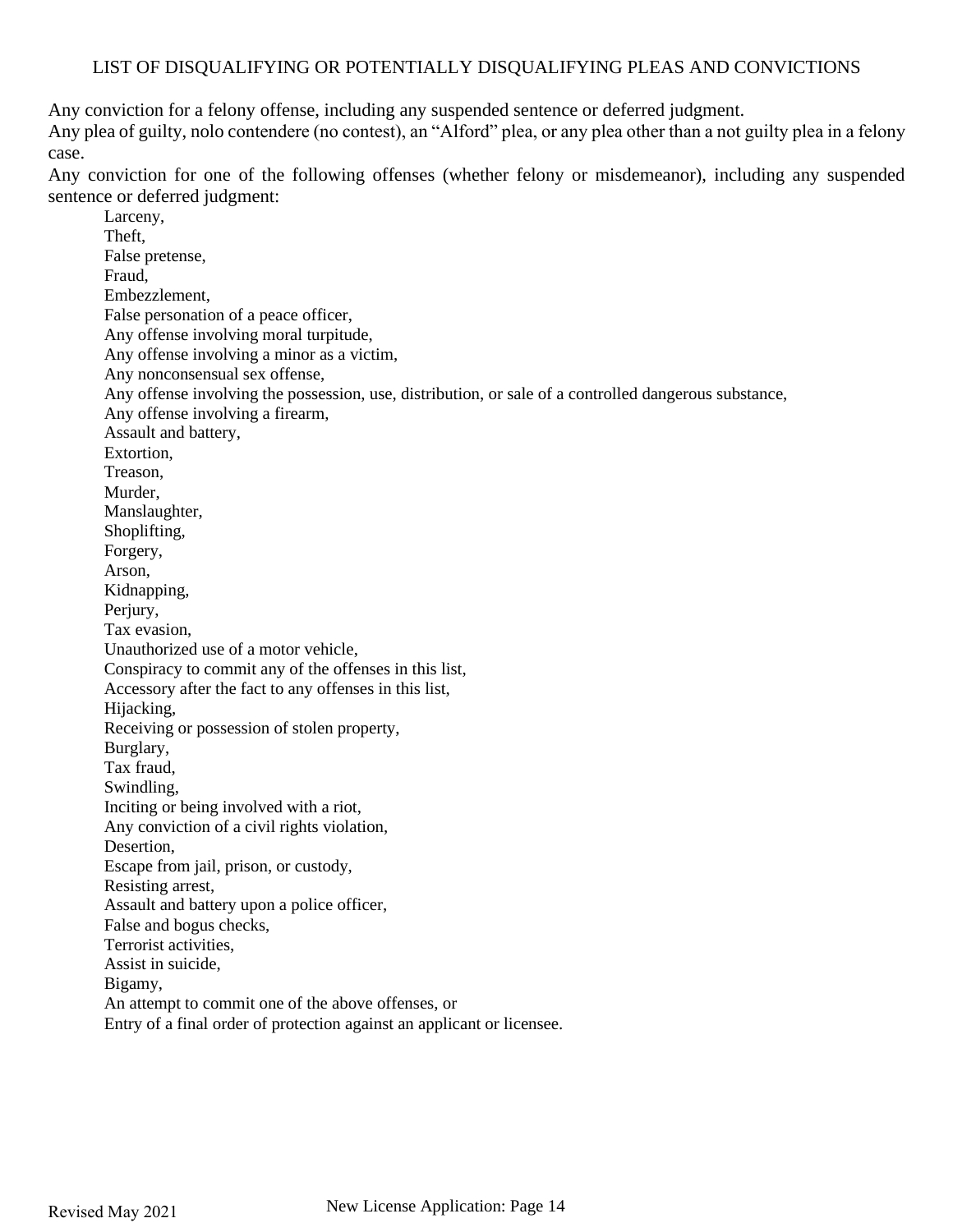#### . **Municipal and County Record Check Instructions and Requirements**

*Applicant, before attempting to obtain records checks please read these instructions fully.*

*You have been provided 2 copies of the* **RECORDS REQUEST FORM,** and it may be necessary for you to photocopy the provided form to obtain the required number of records check(s).

### **Oklahoma Residents - (lived at their current address for more than ninety (90) days.)**

*\*Required to obtain two records checks; one from the municipality's police department if applicable and one from the sheriff's office that serves the county in which you reside.*

### **Oklahoma Residents - (lived at their current address for less than ninety (90) days)**

**\****Required to obtain records checks from the municipality's police department if applicable and sheriff's office that serves the county in which you currently reside AND a records check from the municipality's police department if applicable and sheriff's office that served any area in which you lived in the last ninety (90) days.*

### **Oklahoma Residents - (who have lived in Oklahoma for less than six (6) months)**

**\****Required to provide records checks from the municipality's police department if applicable and sheriff's office that serves the county in which you currently reside, AND from the municipality's police department and sheriff's office that served the out-of-state area from which you moved.*

### *Non-Resident - (does not live in Oklahoma)*

*\* Option 1 - obtain and provide to CLEET a local records check from your municipality and county \*Option 2 - obtain and provide to CLEET a records check from the state agency that maintains your state's criminal records (example: Kansas Bureau of Investigation)*

# PLEASE READ THE NOTICE BELOW

# ALL CRIMINAL HISTORY RECORDS MUST BE CERTIFIED BY THE AGENCY THAT HOLDS THE RECORDS. CLEET WILL NOT ACCEPT RECORDS THAT HAVE NOT BEEN CERTIFIED. FAILURE TO PROVIDE CERTIFIED DOCUMENTS WILL RESULT IN PROCESSING DELAYS.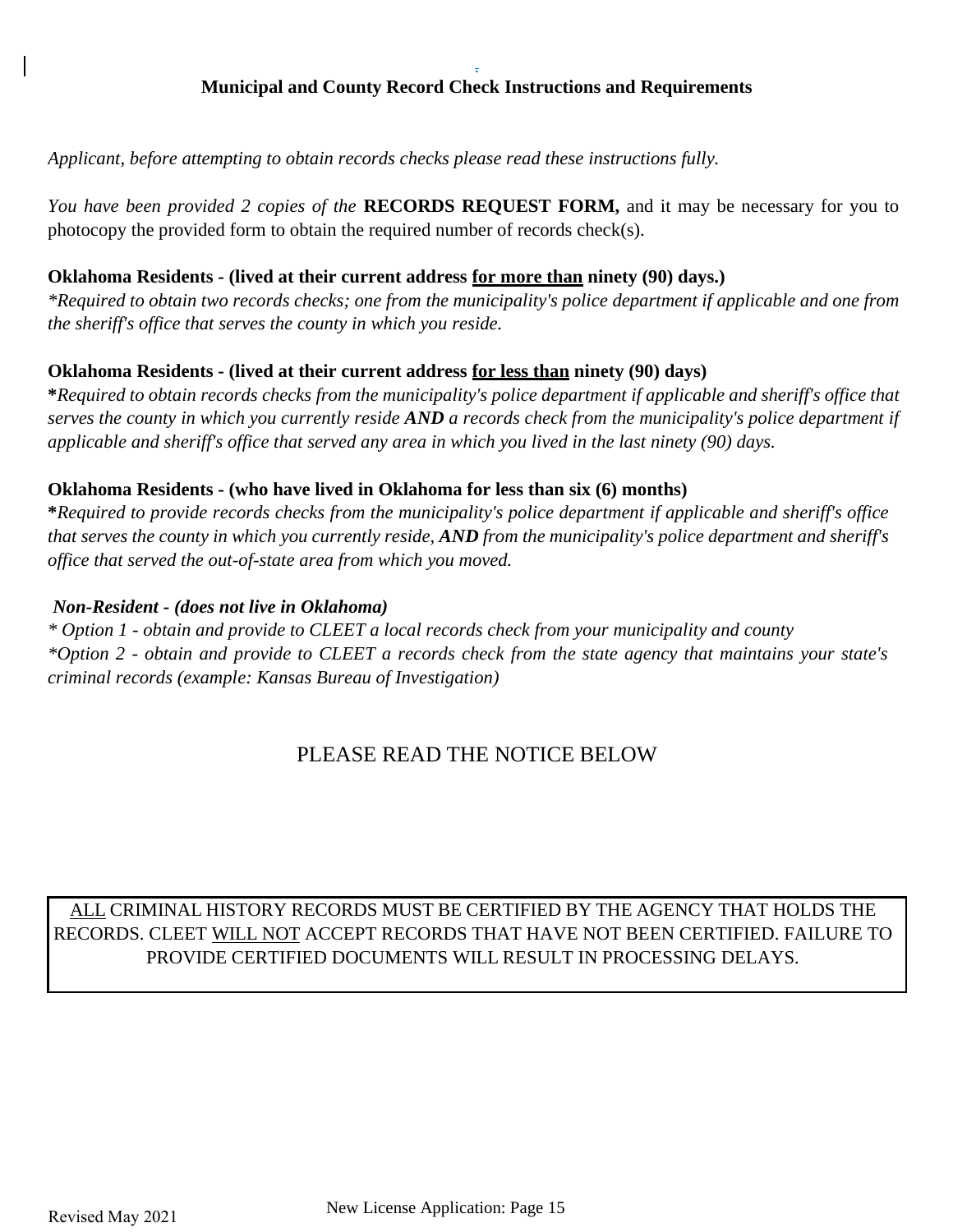**Address History** - List below your address history for the past five (5) years and the dates during which you lived at each; starting with the most current.

| $\mathbf{1}$   | Street Address:           |  |                                |
|----------------|---------------------------|--|--------------------------------|
|                |                           |  |                                |
|                | DATES: From: To: To:      |  |                                |
| $\overline{2}$ |                           |  |                                |
|                |                           |  |                                |
|                | DATES: From: To: To:      |  |                                |
| 3              | Street Address: No. 1986. |  |                                |
|                |                           |  |                                |
|                | DATES: From: To: To:      |  |                                |
| $\overline{4}$ | Street Address:           |  |                                |
|                | City:                     |  | State: County: Zip Code:       |
|                | DATES: From: To: To:      |  |                                |
| 5              | Street Address: No. 1996  |  |                                |
|                |                           |  | City: State: County: Zip Code: |
|                | DATES: From: To: To:      |  |                                |
| 6              | Street Address: No. 1996  |  |                                |
|                |                           |  | City: State: County: Zip Code: |
|                | DATES: From: To: To:      |  |                                |
| $\overline{7}$ | Street Address:           |  |                                |
|                |                           |  |                                |
|                | DATES: From: To: To:      |  |                                |
| 8              | Street Address:           |  |                                |
|                |                           |  |                                |
|                |                           |  |                                |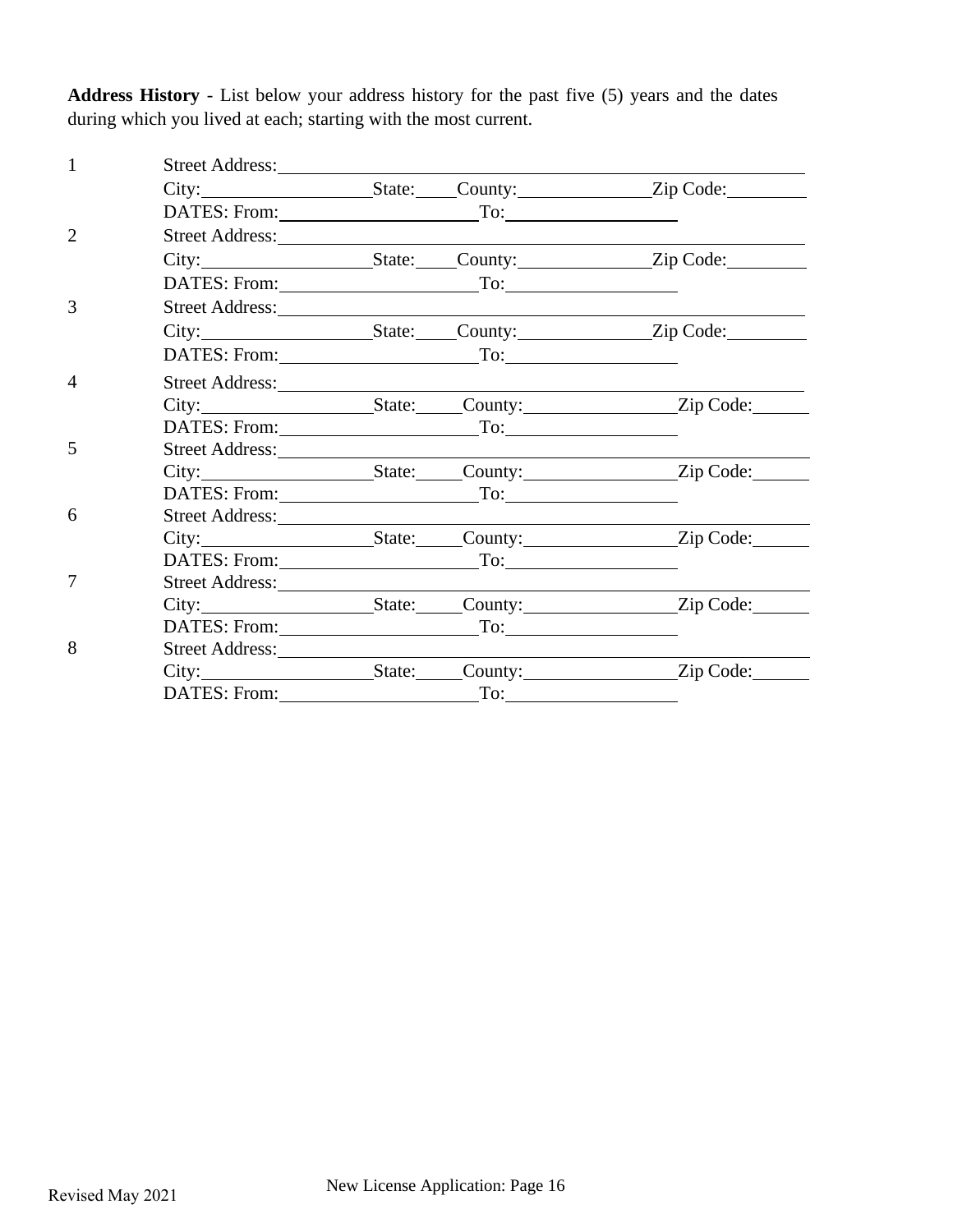### **Criminal History Information**

In the spaces below, list all charges, arrests, or citations for crimes committed as an adult in Oklahoma or any other state.

\*Please Note: It is necessary for you to provide **CERTIFIED** court documents showing the disposition of each case. If the court no longer has these records, you **MUST** obtain and include a letter from the court clerk stating such.

|         | DATE: City/County                                                   | State:                                                                           |
|---------|---------------------------------------------------------------------|----------------------------------------------------------------------------------|
|         | CHARGE:                                                             |                                                                                  |
|         | Arrested: Y or N (circle one) Booked into Jail: Y or N (circle one) |                                                                                  |
|         |                                                                     | PLEA ENTERED: guilty, not guilty, no contest, other (please specify other):      |
|         |                                                                     | JUDGMENT: (guilty, not guilty, deferred, probation): ___________________________ |
|         |                                                                     |                                                                                  |
|         | Notes:                                                              |                                                                                  |
|         |                                                                     |                                                                                  |
|         |                                                                     |                                                                                  |
|         | DATE: City/County                                                   | State: $\frac{1}{\sqrt{1-\frac{1}{2}} \cdot \frac{1}{2}}$                        |
| CHARGE: |                                                                     |                                                                                  |
|         | Arrested: Y or N (circle one) Booked into Jail: Y or N (circle one) |                                                                                  |

PLEA ENTERED: guilty, not guilty, no contest, other (please specify other):

JUDGMENT: (guilty, not guilty, deferred, probation):

| <b>Final Disposition:</b> |  |  |
|---------------------------|--|--|
| Notes:                    |  |  |

| DATE: City/County                                                   | State:                                                                      |
|---------------------------------------------------------------------|-----------------------------------------------------------------------------|
| CHARGE:                                                             |                                                                             |
| Arrested: Y or N (circle one) Booked into Jail: Y or N (circle one) |                                                                             |
|                                                                     | PLEA ENTERED: guilty, not guilty, no contest, other (please specify other): |
|                                                                     | JUDGMENT: (guilty, not guilty, deferred, probation):                        |
|                                                                     |                                                                             |
| Notes:                                                              |                                                                             |
|                                                                     |                                                                             |

|         | DATE: City/County                                                   | State:                                                                           |
|---------|---------------------------------------------------------------------|----------------------------------------------------------------------------------|
| CHARGE: |                                                                     |                                                                                  |
|         | Arrested: Y or N (circle one) Booked into Jail: Y or N (circle one) |                                                                                  |
|         |                                                                     | PLEA ENTERED: guilty, not guilty, no contest, other (please specify other):      |
|         |                                                                     | JUDGMENT: (guilty, not guilty, deferred, probation): ___________________________ |
|         | Final Disposition: New York 1988                                    |                                                                                  |
| Notes:  |                                                                     |                                                                                  |

If additional spaces are required, please make a copy of this page, fill it out, and submit it with the rest of the application.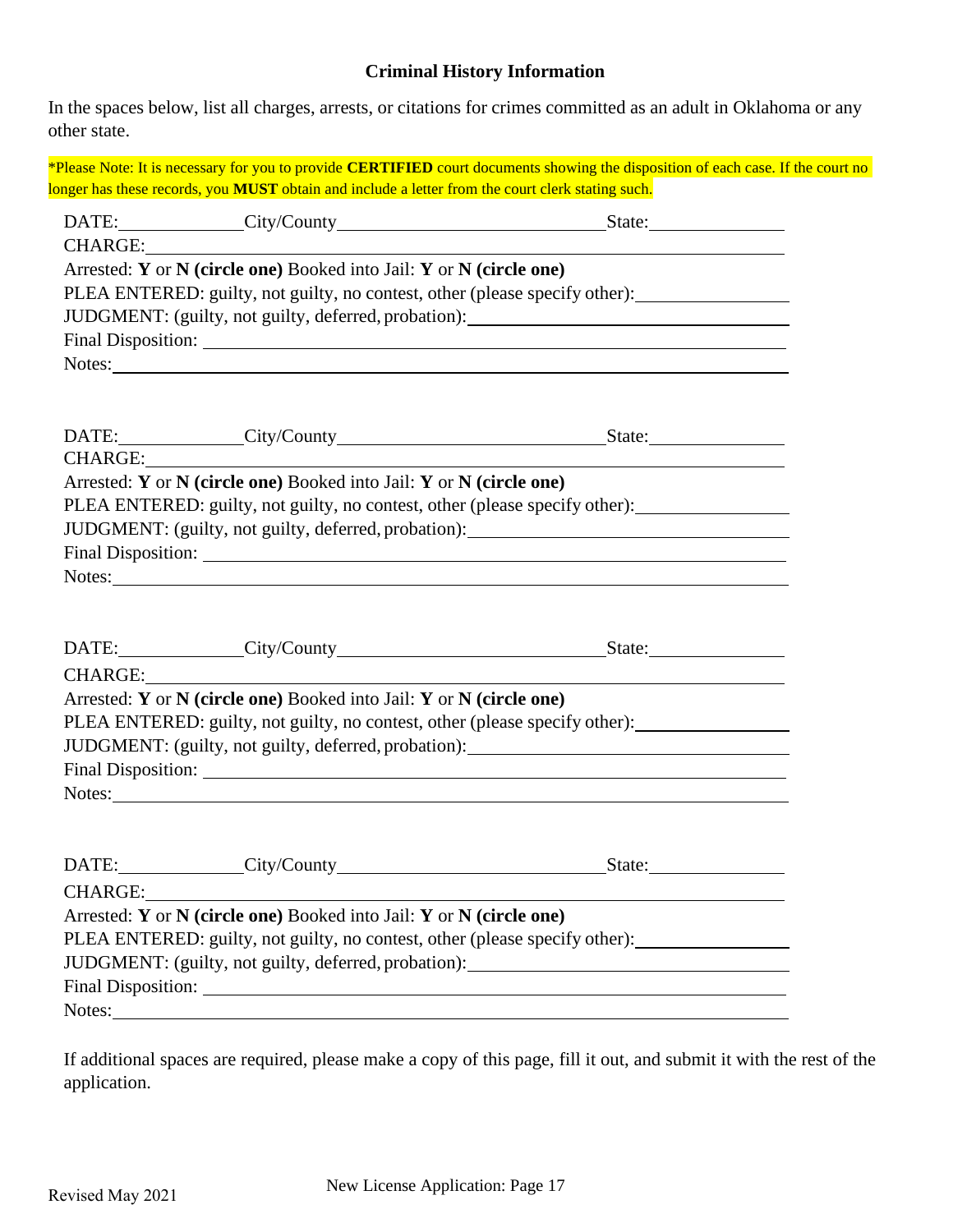### **Records Request Form**

|                                                       | The below named licensee is attempting to apply for an Oklahoma License authorized in Title 59 of the Oklahoma Statutes; specifically,<br>Title 59 OS § 1750 et seq. The licensee is mandated to provide records checks from their local jurisdictions - municipal police department and county sheriff's<br>office as appropriate according to their place of residence- to the Council on Law Enforcement Education and Training as part of the licensing process. It is<br>required of the applicant to ask that this form be completed by the municipal police department and sheriff's office of their jurisdiction. This form will not be<br>accepted if completed by the municipal court clerk or the district court clerk. |
|-------------------------------------------------------|------------------------------------------------------------------------------------------------------------------------------------------------------------------------------------------------------------------------------------------------------------------------------------------------------------------------------------------------------------------------------------------------------------------------------------------------------------------------------------------------------------------------------------------------------------------------------------------------------------------------------------------------------------------------------------------------------------------------------------|
| To be completed by applicant:                         |                                                                                                                                                                                                                                                                                                                                                                                                                                                                                                                                                                                                                                                                                                                                    |
|                                                       |                                                                                                                                                                                                                                                                                                                                                                                                                                                                                                                                                                                                                                                                                                                                    |
|                                                       |                                                                                                                                                                                                                                                                                                                                                                                                                                                                                                                                                                                                                                                                                                                                    |
|                                                       | Please include any other name(s) you have gone by:                                                                                                                                                                                                                                                                                                                                                                                                                                                                                                                                                                                                                                                                                 |
|                                                       |                                                                                                                                                                                                                                                                                                                                                                                                                                                                                                                                                                                                                                                                                                                                    |
|                                                       | This section to be completed by custodian of records where records are sought:                                                                                                                                                                                                                                                                                                                                                                                                                                                                                                                                                                                                                                                     |
|                                                       |                                                                                                                                                                                                                                                                                                                                                                                                                                                                                                                                                                                                                                                                                                                                    |
|                                                       | There are no arrest records associated with the applicant's name.                                                                                                                                                                                                                                                                                                                                                                                                                                                                                                                                                                                                                                                                  |
|                                                       | Certified copy of arrest record is attached or provided.                                                                                                                                                                                                                                                                                                                                                                                                                                                                                                                                                                                                                                                                           |
| the record provider by means acceptable to the court. | Please Note: Any cost associated with providing certified copies shall be born solely by the applicant named above and remitted to                                                                                                                                                                                                                                                                                                                                                                                                                                                                                                                                                                                                 |
|                                                       |                                                                                                                                                                                                                                                                                                                                                                                                                                                                                                                                                                                                                                                                                                                                    |
| Completed by:                                         |                                                                                                                                                                                                                                                                                                                                                                                                                                                                                                                                                                                                                                                                                                                                    |
|                                                       | Name:                                                                                                                                                                                                                                                                                                                                                                                                                                                                                                                                                                                                                                                                                                                              |
|                                                       |                                                                                                                                                                                                                                                                                                                                                                                                                                                                                                                                                                                                                                                                                                                                    |
| Date:                                                 |                                                                                                                                                                                                                                                                                                                                                                                                                                                                                                                                                                                                                                                                                                                                    |

Seal or Stamp (If applicable)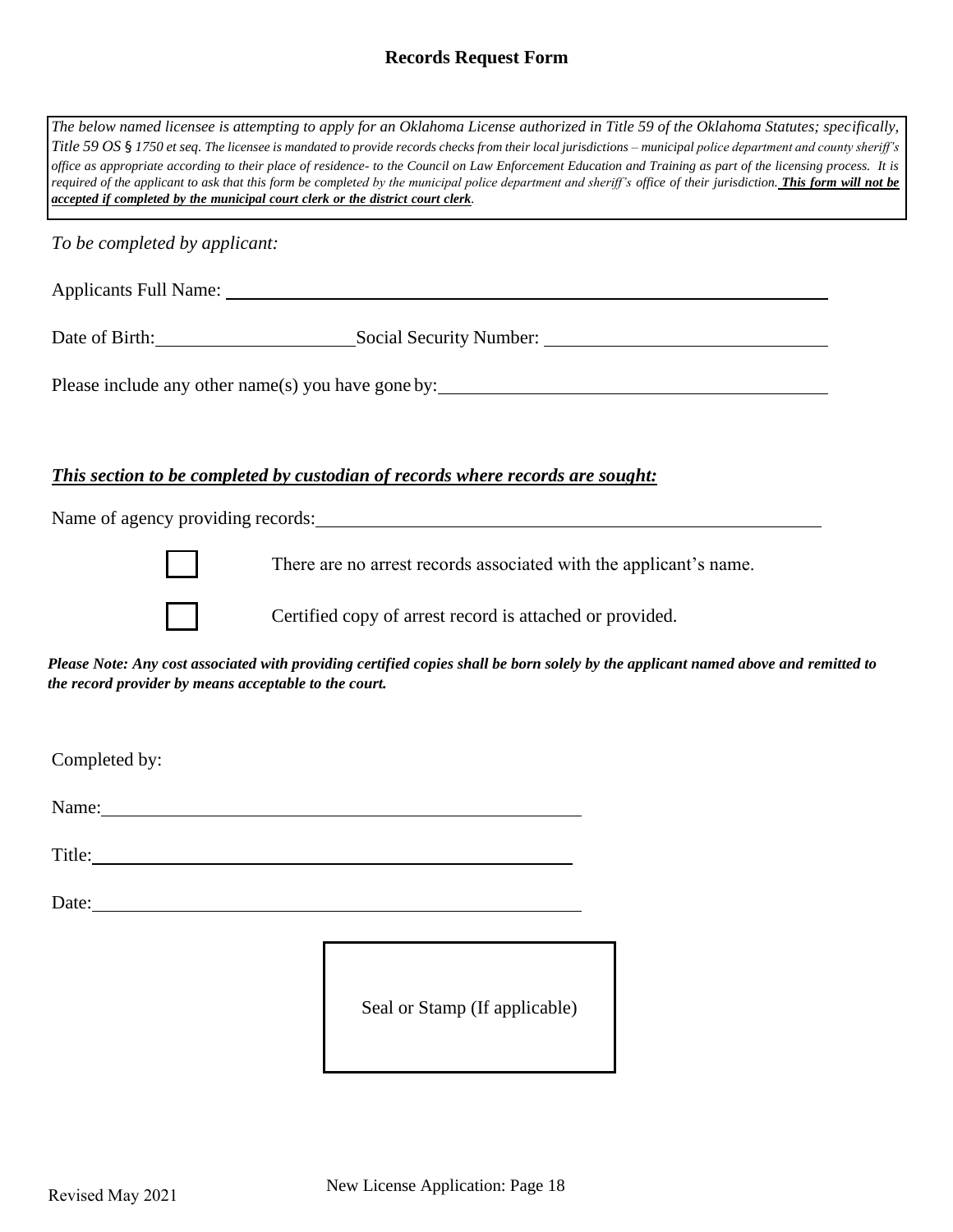# **Records Request Form**

| The below named licensee is attempting to apply for an Oklahoma License authorized in Title 59 of the Oklahoma Statutes; specifically,<br>Title 59 OS § 1750 et seq. The licensee is mandated to provide records checks from their local jurisdictions - municipal police department and county sheriff's<br>office as appropriate according to their place of residence- to the Council on Law Enforcement Education and Training as part of the licensing process. It is<br>required of the applicant to ask that this form be completed by the municipal police department and sheriff's office of their jurisdiction. This form will not be<br>accepted if completed by the municipal court clerk or the district court clerk. |  |  |
|------------------------------------------------------------------------------------------------------------------------------------------------------------------------------------------------------------------------------------------------------------------------------------------------------------------------------------------------------------------------------------------------------------------------------------------------------------------------------------------------------------------------------------------------------------------------------------------------------------------------------------------------------------------------------------------------------------------------------------|--|--|
| To be completed by applicant:                                                                                                                                                                                                                                                                                                                                                                                                                                                                                                                                                                                                                                                                                                      |  |  |
|                                                                                                                                                                                                                                                                                                                                                                                                                                                                                                                                                                                                                                                                                                                                    |  |  |
|                                                                                                                                                                                                                                                                                                                                                                                                                                                                                                                                                                                                                                                                                                                                    |  |  |
|                                                                                                                                                                                                                                                                                                                                                                                                                                                                                                                                                                                                                                                                                                                                    |  |  |
| This section to be completed by custodian of records where records are sought:                                                                                                                                                                                                                                                                                                                                                                                                                                                                                                                                                                                                                                                     |  |  |
|                                                                                                                                                                                                                                                                                                                                                                                                                                                                                                                                                                                                                                                                                                                                    |  |  |
| There are no arrest records associated with the applicant's name.                                                                                                                                                                                                                                                                                                                                                                                                                                                                                                                                                                                                                                                                  |  |  |
| Certified copy of arrest record is attached or provided.                                                                                                                                                                                                                                                                                                                                                                                                                                                                                                                                                                                                                                                                           |  |  |
| Please Note: Any cost associated with providing certified copies shall be born solely by the applicant named above and remitted to the<br>record provider by means acceptable to the court.                                                                                                                                                                                                                                                                                                                                                                                                                                                                                                                                        |  |  |
| Completed by:                                                                                                                                                                                                                                                                                                                                                                                                                                                                                                                                                                                                                                                                                                                      |  |  |
| Name: Name and the set of the set of the set of the set of the set of the set of the set of the set of the set of the set of the set of the set of the set of the set of the set of the set of the set of the set of the set o                                                                                                                                                                                                                                                                                                                                                                                                                                                                                                     |  |  |
| Title: The contract of the contract of the contract of the contract of the contract of the contract of the contract of the contract of the contract of the contract of the contract of the contract of the contract of the con                                                                                                                                                                                                                                                                                                                                                                                                                                                                                                     |  |  |
|                                                                                                                                                                                                                                                                                                                                                                                                                                                                                                                                                                                                                                                                                                                                    |  |  |
| Seal or Stamp (If applicable)                                                                                                                                                                                                                                                                                                                                                                                                                                                                                                                                                                                                                                                                                                      |  |  |